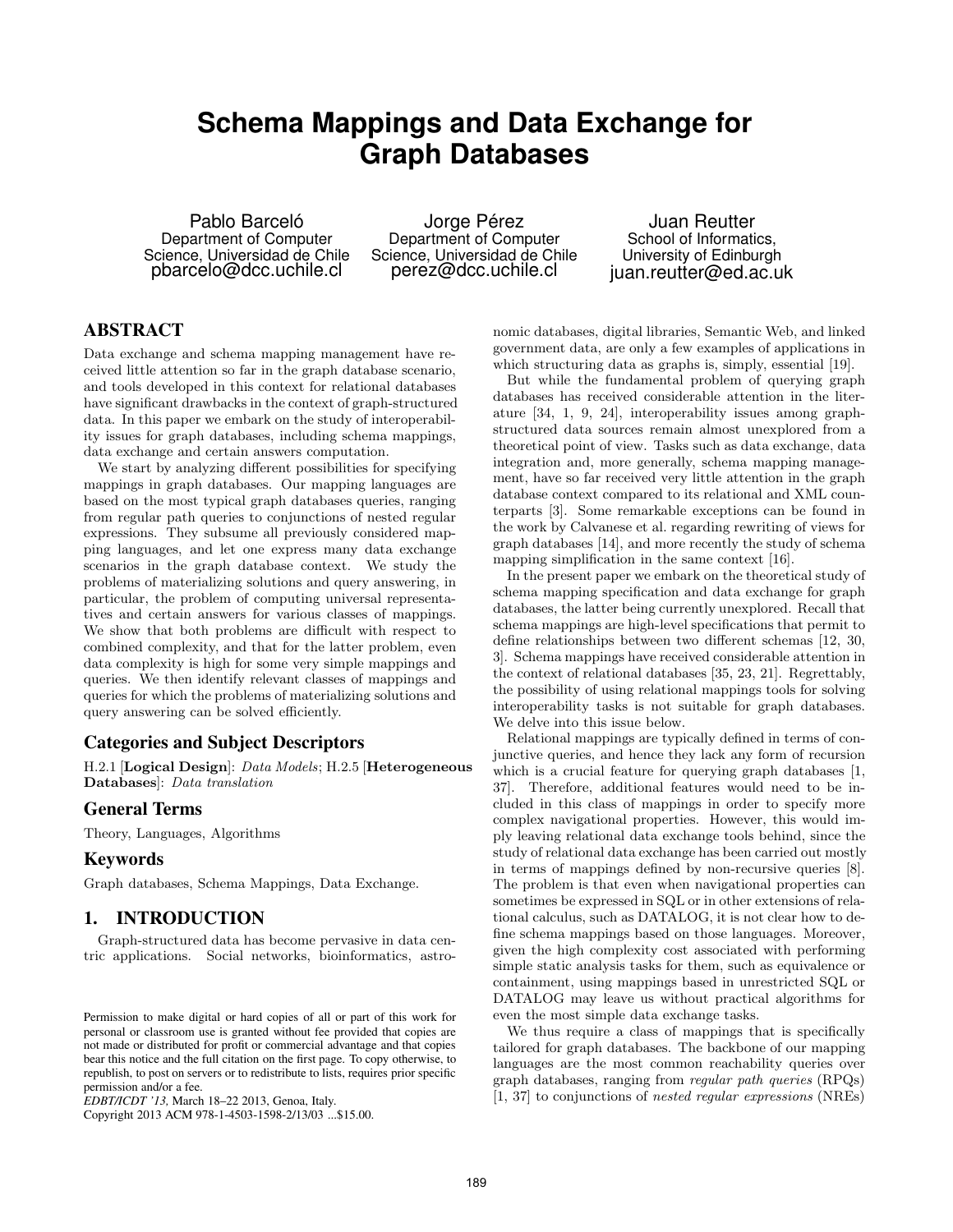[11], a class of queries that extends RPQs with the ability to traverse edges in both directions and to perform branching while navigating the data. Our mappings express interesting exchange properties in the graph database context. Notably, they can express not only usual exchange properties based on exporting tuples of elements, but also complex navigational properties, such as exporting entire paths satisfying some regular conditions.

We apply our mappings to study data exchange in the graph database context. Recall that the data exchange problem is the following: Given a mapping  $M$  from a *source* schema to a target schema and a source database D, compute a target database that better reflects the source data in  $D$  under  $\mathcal{M}$  [22, 8, 3]. Such target database is said to be a *solution* for  $D$  under  $M$ . In relational data exchange one normally computes a universal solution [22], which is a database with incomplete information that represents the entire space of solutions for  $D$  under  $M$ . In graph data exchange we face the analog problem of computing a universal representative, which is an incomplete graph database, with missing information both at the data and at the structural level, with the same good properties. We show that universal representatives enjoy many of the good properties of universal solutions. In particular, the usual techniques for computing universal solutions in relational data exchange can be applied to computing universal representatives in graph data exchange. The procedure works in exponential time in combined complexity (that is, assuming mappings and databases to be part of the input), and in polynomial time in data complexity (that is, assuming mappings to be fixed).

Notice that traditional data exchange analysis has been carried out in terms of data complexity (save for a few exceptions [28, 4]). The rationality behind this decision is the usual one in database theory: Mappings and queries are often much smaller than the data, and hence a meaningful complexity analysis should not locate databases and specifications at the same level. While this seems to be a reasonable assumption for regular size databases, it is no longer a valid assumption for massive applications of graph databases (such as, for example, social networks or scientific databases). For instance, the procedure mentioned above for constructing universal representatives in graph data exchange works in time  $|G|^{O(|\mathcal{M}|)}$ , for a source graph database  $G$  and a mapping  $M$ , which can be considered infeasible for big graph databases, even for small M.

It is thus important for the study of graph data exchange to identify relevant classes of mappings for which basic computational tasks can be solved efficiently, not only in data but also in combined complexity. In the paper we introduce a class of mappings, called NRE-restricted mappings, for which the combined complexity of computing universal representatives is tractable, and even given by low-degree polynomials. These mappings allow to define views over the source based on single NREs. Despite their simplicity we show that they allow to express important graph data exchange properties.

Another important problem in data exchange is query answering. Typically, one is interested in computing the certain answers of a query [30, 8, 3], that is, those answers that hold in all possible solutions. Just as in relational data exchange [22, 6], we do this in a two-step fashion: First, we compute a universal representative, and then we evaluate the query over the representative. We show that the problem of computing certain answers in graph data exchange is inherently difficult in combined complexity, and that even in data complexity (that is, assuming queries and mappings to be fixed) we easily face intractability. This motivates the search for relevant classes of mappings and queries for which the problem of computing certain answers is tractable. We study this problem in terms of both combined and data complexity.

We start by showing that we need to further restrict the class of NRE-restricted mappings in order to obtain efficient query answering in combined complexity for queries defined by NREs. This restriction defines a new class of rigid NRErestricted mappings, that disallows the use of disjunction and recursion for views over the target. The complexity of query evalution for this class is quadratic in the size of the data. We also show that the certain answers of NREs can be computed in linear time, if one restricts to mappings that can only define symbols over the target, the so-called NRE-GAV mappings. These good properties follow from query rewriting [30] results that are of independent interest. In particular, we use those results to show that the class of NRE-GAV mappings has good properties also in terms of composition, a typical schema mapping management task that has received considerable attention in the literature for relational and XML databases [31, 33, 23, 35, 7, 2].

Finally, we study the data complexity of the problem of computing certain answers. We start by showing that for mappings that disallow the use of disjunction and recursion when defining views over the target, we can compute certain answers of a very general class of queries in polynomial time. For mappings that define arbitrary views over the target the situation is more complicated, and we need to find structural restrictions not only on mappings and queries, but also on the interaction between universal representatives and queries, in order to obtain a tractable class. We also show that our restrictions are, in a sense, optimal, since lifting any one of them leads to intractability.

Organization. The rest of the paper is organized as follows. In Section 2 we define graph databases, and present a quick summary of usual query languages for graph databases. In Section 3 we introduce our class of graph mappings and show that they can express interesting navigational properties. In Section 4 we apply those mappings to graph data exchange, and study the problems of computing universal representatives and certain answers. Afterwards, in Sections 5 and 6, we present classes of mappings and queries for which universal representatives and certain answers can be computed efficiently in combined complexity. We take a brief detour in Section 7, and quickly analyze the good properties of a particular class of mappings with respect to composition. Finally, in Section 8 we study the problem of efficient query answering in data exchange in terms of data complexity, and in Section 9 we establish our concluding remarks.

#### 2. GRAPH DATABASES AND QUERIES

Graph databases. Let V be a countably infinite set of node ids, and  $\Sigma$  a finite alphabet. A graph database G over  $\Sigma$  is a pair  $(V, E)$ , where V is a finite set of node ids (that is V is a finite subset of V) and  $E \subseteq V \times \Sigma \times V$ . That is, G is an edge-labeled directed graph, where the fact that  $(u, a, v)$  belongs to E means that there is an edge from node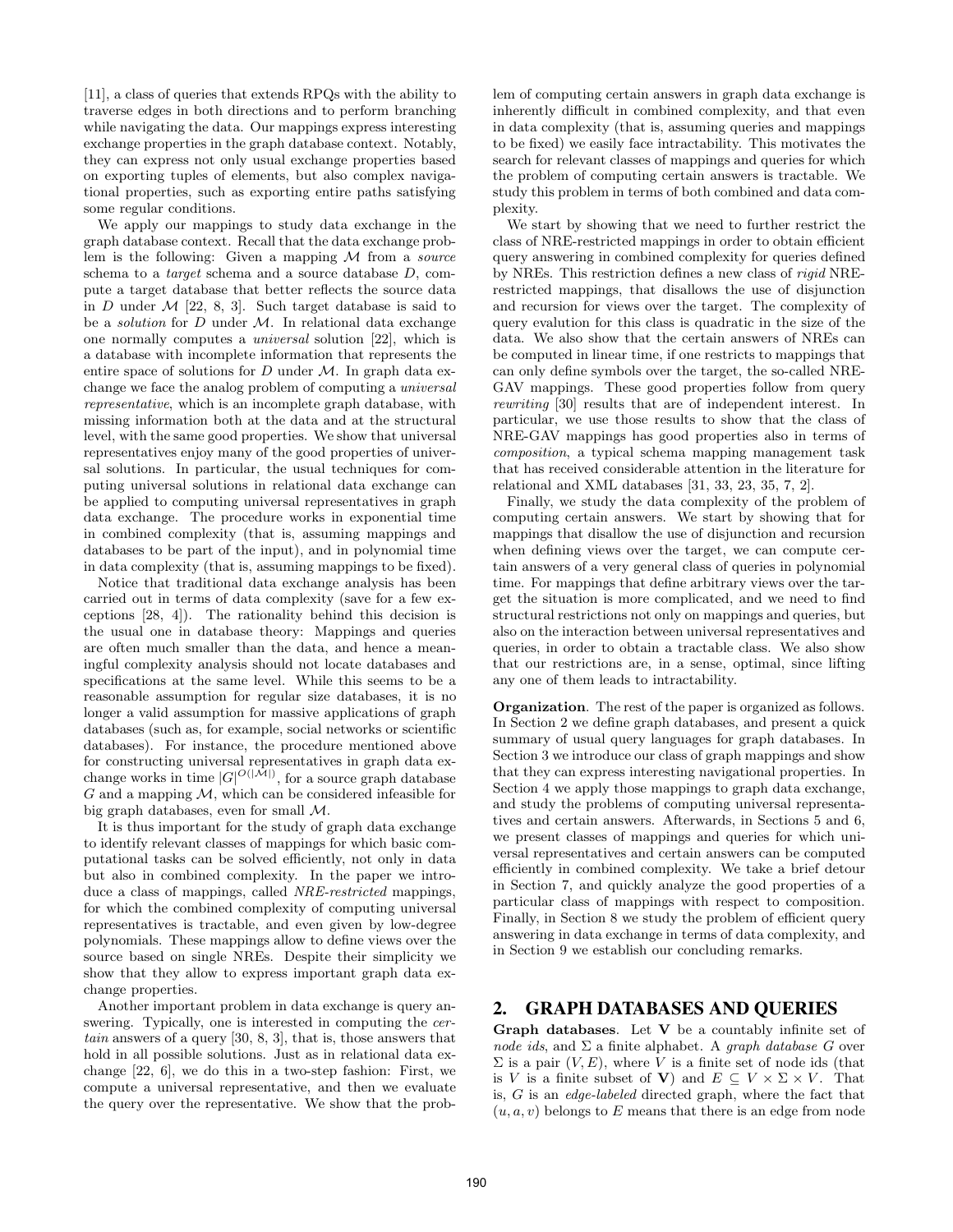

Figure 1: A fragment of the RDF Linked Data representation of DBLP [20] available at http://dblp.l3s.de/d2r/

u into node v labeled a. For a graph database  $G = (V, E)$ , we write  $(u, a, v) \in G$  whenever  $(u, a, v) \in E$ .

Regular path queries. Queries over graph databases are typically navigational, in the sense that they allow to traverse the edges of the graph while checking for the existence of paths satisfying certain conditions [37]. For instance, one of the most basic querying mechanisms for graph databases is the class of regular path queries (RPQs) [34, 1, 37], that retrieve all pairs of nodes in a graph database that are linked by a path labeled with a string satisfying some regular expression. Formally, given a finite alphabet  $\Sigma$ , the class of RPQs r over  $\Sigma$  is defined by the grammar of regular expressions as follows:

$$
r := \varepsilon \mid a \ (a \in \Sigma) \mid r + r \mid r \cdot r \mid r^*
$$

We formalize the semantics of an RPQ  $r$  over a graph database G as a binary relation  $\llbracket r \rrbracket_G$  defined as follows, where a is a symbol in  $\Sigma$ , r, r<sub>1</sub> and r<sub>2</sub> are arbitrary RPQs over  $\Sigma$ , and G is a graph database over  $\Sigma$ :

$$
\begin{aligned}\n\llbracket \varepsilon \rrbracket_G &= \{ (u, u) \mid u \text{ is a node id in } G \} \\
\llbracket a \rrbracket_G &= \{ (u, v) \mid (u, a, v) \in G \} \\
\llbracket r_1 + r_2 \rrbracket_G &= \llbracket r_1 \rrbracket_G \cup \llbracket r_2 \rrbracket_G \\
\llbracket r_1 \cdots r_2 \rrbracket_G &= \llbracket r_1 \rrbracket_G \cup \llbracket r \rrbracket_G \cup \llbracket r \cdot r \rrbracket_G \cup \llbracket r \cdot r \cdot r \rrbracket_G \cup \cdots\n\end{aligned}
$$

Here, the symbol ◦ denotes the usual composition of binary relations, that is,  $\llbracket r_1 \rrbracket_G \circ \llbracket r_2 \rrbracket_G = \{(u, v) \mid \text{there exists } w \text{ s.t.} \}$  $(u, w) \in [r_1]_G$  and  $(w, v) \in [r_2]_G$ . As it is customary, we use  $r^+$  as a shortcut for  $r \cdot r^*$ .

RPQs are often enhanced with the ability to traverse edges backwards, i.e. with the atomic formula  $a^-$ , for each  $a \in \Sigma$ , such that  $(u, v) \in [a^-]_G$  iff  $(v, a, u) \in G$ , for every graph database G over  $\Sigma$ . The resulting class of queries is known as two-way RPQs, or simply 2RPQs [14].

EXAMPLE 2.1. Let  $G$  be the graph database in Figure 1. This graph contains a fragment of the RDF Linked Data representation of DBLP [20]. The following is a simple 2RPQ that matches all pairs  $(x, y)$  such that x is an author that published a paper in conference  $y$  (for simplicity, we omit prefixes dc:, dct:, and sw: in edge labels):

$$
r_1 = \text{ creator}^- \cdot \text{partOf} \cdot \text{series}
$$

For example, the pairs (:Jeffrey\_D.\_Ullman, conf:focs) and (:Ronald\_Fagin, conf:pods) are in  $[\![r_1]\!]_G$ .  $\Box$ 

Nested regular expressions. It is well-known that the expressive power of 2RPQs is limited in several ways. An obvious limitation is that 2RPQs allow only for linear navigation of the graph database, i.e. they are not capable of branching while traversing the data. In order to overcome this limitation, 2RPQs have been extended with an existential test operator  $[(\cdot)]$ , also known as nesting operator, a la XPath [25]. The extension gives rise to the class of nested regular expressions (NREs) [36, 11]. Formally, NREs extend 2RPQs with expressions of the form  $[exp]$ , for  $exp$  and NRE, such that for each graph database  $G$  it is the case that  $[[exp]]_G = \{(u, u) \mid (u, v) \in [exp]_G, \text{ for some } v \in G\}.$ 

Example 2.2. The following NRE matches, in the graph database G shown in Figure 1, all pairs  $(x, y)$  such that x and y are connected by a coauthorship sequence that only considers conference papers:

$$
\mathit{exp}~ =~ \left(\texttt{creation}^- \cdot \left[\texttt{partOf} \cdot \texttt{series}\right] \cdot \texttt{creation}\right)^+
$$

Let us give the intuition of the evaluation of this expression. Assume that we start at node  $u$ . The (inverse) edge creator<sup>−</sup> forces us to navigate from  $u$  to a paper  $v$  created by u. Then the existential test  $\lceil$  partOf · series is used to check that from v we can navigate to a conference (and thus,  $v$  is a conference paper). Finally, we follow edge creator from v to an author w of v. The  $(\cdot)^+$  over the expression allows us to repeat this sequence several times. For instance, (:John\_E.\_Hopcroft, :Moshe\_Y.\_Vardi) is in  $[exp]_G$ , but (:John\_E.\_Hopcroft, :Pierre\_Wolper) is not in  $[\![exp]\!]_G$ . It can be proved that the use of nesting is essential for expressing this query. D

Conjunctive 2RPQs. A second limitation of the class of 2RPQs is that it is not closed under conjunction and projection, and thus it is not able to accommodate the expressive power of usual conjunctive queries. This lead to the introduction of conjunctive 2RPQs [18, 1, 13, 37], defined as follows. Let  $\bar{x} = (x_1, \ldots, x_n)$  and  $\bar{y} = (y_1, \ldots, y_m)$  be (possibly empty) tuples of distinct variables. We denote by  $\bar{x} \cup \bar{y}$  the set  $\{x_1, \ldots, x_n, y_1, \ldots, y_m\}$ . A conjunctive 2RPQ (C2RPQ), with free variables  $\bar{x}$ , is a formula  $\varphi(\bar{x})$  of the form

$$
\exists \bar{y}\bigg((z_1,r_1,z'_1)\wedge(z_2,r_2,z'_2)\wedge\cdots\wedge(z_k,r_k,z'_k)\bigg)\qquad(1)
$$

where  $r_i$  is a 2RPQ for every  $1 \leq i \leq k$ ,  $z_1, z'_1, \ldots z_k, z'_k$  are not necessarily distinct variables, and  $\{z_1, z'_1, \ldots, z_k, z'_k\} =$  $\bar{x} \cup \bar{y}$ . The arity of a C2RPQ is the number of free variables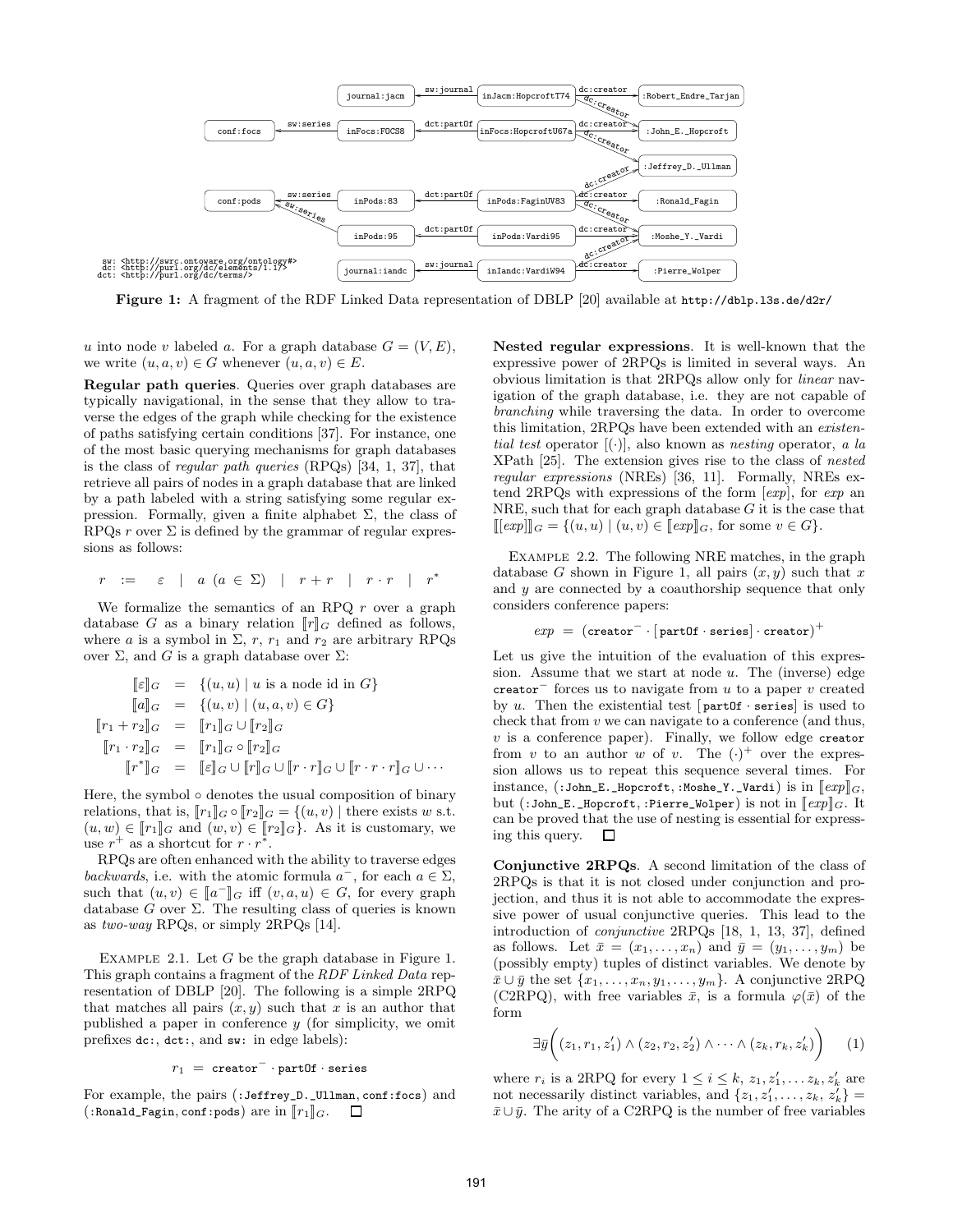in the formula  $(n \text{ in this case})$ . A CRPQ is a C2RPQ of the form (1), in which each  $r_i$  is an RPQ.

Given a tuple  $\bar{c} = (c_1, \ldots, c_n)$  and a graph database  $G$ , we say that G satisfies  $\varphi(\bar{c})$ , denoted by  $G \models \varphi(\bar{c})$ , if there exists a mapping h from  $\bar{x} \cup \bar{y}$  to the node ids in G such that  $h(x_j) = c_j$  for every  $1 \leq j \leq n$ , and  $(h(z_i), h(z'_i)) \in [r_i]_G$ <br>for every  $1 \leq i \leq k$ . The evaluation of  $u(\bar{x})$  away  $G$  denoted for every  $1 \leq i \leq k$ . The evaluation of  $\varphi(\bar{x})$  over G, denoted by  $\llbracket \varphi(x) \rrbracket_G$ , is the set of tuples  $\{\bar{c} \mid G \models \varphi(\bar{c})\}.$ 

Example 2.3. Consider the binary C2RPQ

$$
\begin{array}{l} \varphi(x,y) \ = \ \exists u,v,w \bigl( (x, \texttt{createor}^-,u) \wedge (u,\texttt{partOf},v) \wedge \\[1mm] (v,\texttt{series},w) \wedge (u,\texttt{createor},y) \bigr). \end{array}
$$

It is not hard to see that  $\varphi(x, y)$  is equivalent to the NRE

$$
exp = \text{ceator}^- \cdot [\text{partOf} \cdot \text{series}] \cdot \text{creator}.
$$

This means that for each graph database G over alphabet  $\Sigma = \{\text{ceator}, \text{partOf}, \text{series}\},$  it is the case that  $[\![\varphi(x, y)]\!]_G =$  $[exp]_G. \square$ 

Notice that by replacing the role of 2RPQs with NREs in the definition of C2RPQs, we obtain a new class of conjunctive NREs (CNREs), that will take a prominent role in our definition of mappings for graph databases. Formally, a CNRE is a formula of the form (1), in which each expression  $r_i$  is an NRE, for  $1 \leq i \leq k$ . The semantics of this CNRE is defined exactly as the semantics of a C2RPQ of the same form, with the slight difference that now we ask each pair  $(h(z_i), h(z'_i))$  to belong to the interpretation of the NRE  $r_i$ in G. Despite its naturalness, CNREs have been completely overlooked in the literature until now, and we present them here for the first time.

Two queries  $Q_1(\bar{x})$  and  $Q_2(\bar{x})$  over the same alphabet Σ are equivalent, if  $[Q_1(\bar{x})]_G = [Q_2(\bar{x})]_G$  for each graph database G over  $\Sigma$ . Sometimes we abuse notation, and identify the NRE exp with the CNRE  $Q(x, y) = (x, exp, y)$ . Notice that the two queries are equivalent.

Expressiveness and complexity. Interestingly, C2RPQs and NREs are incomparable in terms of its expressive power. That is, C2RPQs and NREs correspond to two orthogonal ways of extending the class of 2RPQs [11]. In particular, the  $NRE \, \textit{exp} = (\texttt{creation}^- \cdot [\texttt{partOf} \cdot \texttt{series}] \cdot \texttt{creation})^+ \, \text{ in } \, \text{Ex-}$ ample 2.2 is not equivalent to a C2RPQ. This immediately implies that the class of CNREs properly extends the class of C2RPQs.

With respect to complexity of query evaluation, NREs are not only polynomial in combined complexity (i.e. when both the database and the query are given as input), but they can be evaluated linearly in both the size of the database and the expression. Given a graph database  $G$  and an NRE  $exp$ , we use  $|G|$  to denote the size of G (in terms of the number of egdes  $(u, a, v) \in G$ , and  $|exp|$  to denote the size of  $exp$ .

PROPOSITION 2.4. [36] Checking, given a graph database G, a pair of nodes  $(u, v)$ , and an NRE exp, whether  $(u, v) \in$  $\llbracket exp \rrbracket_G$ , can be done in time  $O(|G| \cdot |exp|)$ .

On the other hand, query evaluation for C2RPQs is NPcomplete in combined complexity [17, 9]. In terms of data complexity, that is, assuming the query to be fixed, query evaluation for C2RPQs can be solved in NLOGSPACE [18]. It is not hard to prove that exactly the same complexity bounds hold for the CNREs.

### 3. SCHEMA MAPPINGS FOR GRAPH DATA

Schema mappings have been studied both in the relational [22] and the XML [5] scenario (see [3], for a recent general presentation of the area). In a very high level way, schema mappings are tuples of the form  $\mathcal{M} = (\mathbf{S}_1, \mathbf{S}_2, \mathcal{T})$ , where  $\mathbf{S}_1$ and  $\mathbf{S}_2$  are appropriate schemas, and  $\mathcal T$  is a finite set of rules of the form

$$
\phi_{s_1}(\bar{x}) \to \psi_{s_2}(\bar{x}), \tag{2}
$$

with  $\phi_{s_1}(\bar{x})$  and  $\psi_{s_2}(\bar{x})$  logical formulas over  $S_1$  and  $S_2$ , respectively, that specify the relationship between the two schemas.

Traditional rule specification has been carried out assuming that  $\phi_{s_1}$  and  $\psi_{s_2}$  are suitable conjunctive queries for the data model at hand. This is because this class of rules allows to express how the schema  $S_2$  is defined in terms of the existence of certain patterns over the schema  $S_1$ . For instance, in the relational case both  $\phi_{s_1}$  and  $\psi_{s_2}$  correspond to usual conjunctive queries [22], while in the XML case they correspond to tree pattern queries [5], which are essentially acyclic conjunctive queries over XML trees including recursion at the atomic level.

In the same spirit, it seems completely natural to define mappings for graph databases by allowing rules of the form  $\phi_{s_1}(\bar{x}) \to \psi_{s_2}(\bar{x})$ , with  $\phi_{s_1}(\bar{x})$  and  $\psi_{s_2}(\bar{x})$  suitable conjunctive queries over graph alphabets  $\Sigma_1$  and  $\Sigma_2$ , respectively. Among all the query languages introduced in Section 2, we have chosen the most general one, CNREs, as the default for specifying mappings. However, in the paper we consider all possibilities, from the most expressive CNREs to the least expressive RPQs.

DEFINITION 3.1 (GRAPH MAPPING). Let  $\Sigma_1$  and  $\Sigma_2$  be finite alphabets. A graph mapping M (or, simply, mapping, from now on) from  $\Sigma_1$  to  $\Sigma_2$  is a tuple  $(\Sigma_1, \Sigma_2, \mathcal{T})$ , where  $\mathcal T$  is a finite set of rules of the form  $\phi_{s_1}(\bar x) \to \psi_{s_2}(\bar x)$ , with  $\phi_{s_1}(\bar{x})$  and  $\psi_{s_2}(\bar{x})$  CNREs over  $\Sigma_1$  and  $\Sigma_2$ , respectively.

If for each rule in M both  $\phi_{s_1}$  and  $\psi_{s_2}$  are specified in some proper subclass  $\mathcal L$  of the CNREs, such as the class of C2RPQs, CRPQs, NREs, 2RPQs, or RPQs, we say that M is an  $\mathcal{L}$ -mapping.

EXAMPLE 3.2. Consider again the alphabet  $\Sigma_1 = \{$  creator, partOf, series}, over which the graph database in Figure 1 is defined. Let  $\Sigma_2$  be the alphabet {makes, inConf}. The mapping  $\mathcal{M}_{12} = (\Sigma_1, \Sigma_2, \mathcal{T}_{12})$ , with  $\mathcal{T}_{12}$  consisting of

$$
(x, \texttt{createor}, y) \land (x, \texttt{partOf} \cdot \texttt{series}, w) \rightarrow \\ (y, \texttt{makes}, x) \land (x, \texttt{inConf}, w),
$$

is a CRPQ-mapping from  $\Sigma_1$  to  $\Sigma_2$ . Consider now the alphabet  $\Sigma_3 = \{\text{confConnected}\}\$ , and  $\mathcal{T}_{23}$  defined by the rule

 $\left(x, \left(\begin{smallmatrix} \texttt{makes} & \texttt{makes}^- \end{smallmatrix}\right)^+, y\right) \quad \rightarrow \quad (x, \texttt{confConnected}, y).$ 

Then  $M_{23} = (\Sigma_2, \Sigma_3, \mathcal{T}_{23})$  is a 2RPQ-mapping, this time from  $\Sigma_2$  to  $\Sigma_3$ . Finally,  $\mathcal{M}_{13} = (\Sigma_1, \Sigma_3, \mathcal{T}_{13})$ , where  $\mathcal{T}_{13}$  is given by the single rule

$$
\begin{aligned} \left(x, \left(\text{createor}^- \cdot \left[\text{partOf}\cdot \text{series}\right]\cdot \text{createor}\right)^+, y\right) \\ \to \left(x, \text{confConnected}, y\right), \end{aligned}
$$

is an NRE-mapping from  $\Sigma_1$  to  $\Sigma_3$ .  $\Box$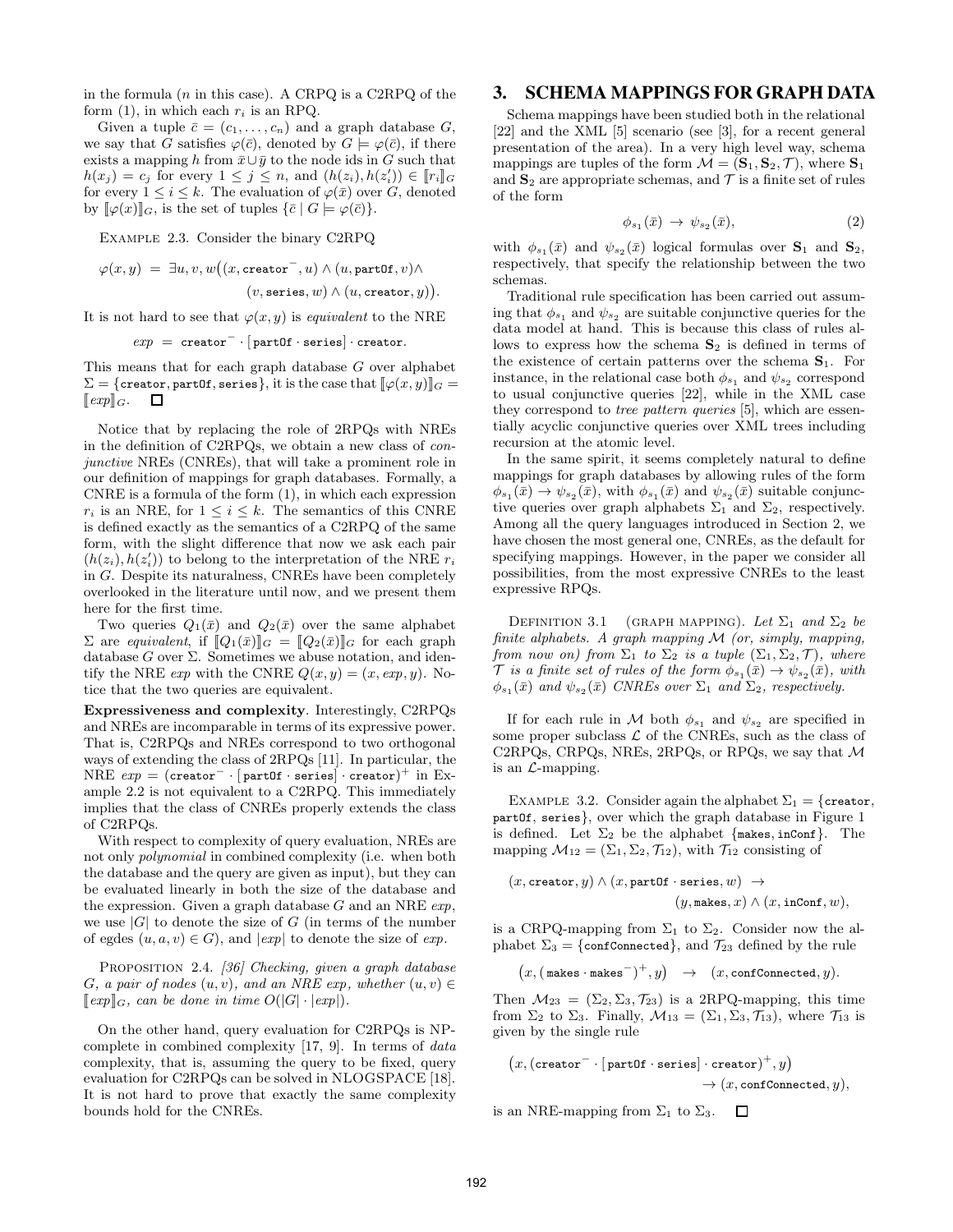

Figure 2: Result of exchanging the graph in Figure 1 under mapping  $M_{12}$ 

C2RPQ-mappings have been studied in contexts different from data exchange, such as query answering using views [15], and, more recently, in terms of its optimization properties [16], but so far none of these classes has been studied from a data exchange point of view. It is worth remarking that the use of (C)NREs in mappings is important, since (C)NRE-based mappings let one express relevant graph data exchange properties that mappings based on C2RPQs cannot express (see e.g. Example 3.3). Moreover, the results in the paper show that the increase in expressive power comes at no computational cost.

**Solutions.** If  $G_1$  and  $G_2$  are graph databases over  $\Sigma_1$  and  $\Sigma_2$ , respectively, then the pair  $(G_1, G_2)$  satisfies the mapping M, denoted  $(G_1, G_2) \models M$ , if the following holds for each rule in  $\mathcal T$  of the form  $\phi_{s_1}(\bar x) \to \psi_{s_2}(\bar x)$  and each tuple  $\bar u$  of node ids in  $G_1$  such that  $|\bar{u}| = |\bar{x}|$ :

$$
\bar{u} \in [\![\phi_{s_1}(\bar{x})]\!]_{G_1} \implies \bar{u} \in [\![\psi_{s_2}(\bar{x})]\!]_{G_2}.
$$
 (3)

Recall that  $\phi_{s_1}(\bar{x})$  and  $\psi_{s_2}(\bar{x})$  are CNREs, and hence they are of the form  $\exists \bar{y}\alpha(\bar{x},\bar{y})$  and  $\exists \bar{z}\beta(\bar{x},\bar{z})$ , where  $\alpha(\bar{x},\bar{y})$ and  $\beta(\bar{x}, \bar{z})$  are conjunctions of NREs over  $\Sigma_1$  and  $\Sigma_2$ , respectively. Therefore, statement (3) means that whenever  $(\bar{u}, \bar{v}) \in [\![\alpha(\bar{x}, \bar{y})]\!]_{G_1}$ , for some tuple  $\bar{v}$  of nodes in  $G_1$  such that  $|\bar{v}| = |\bar{y}|$ , it is also the case that there is a tuple  $\bar{w}$  of nodes in  $G_2$  such that  $|\bar{w}| = |\bar{z}|$  and  $(\bar{u}, \bar{w}) \in [\beta(\bar{x}, \bar{z})]_{G_2}$ .

Following the usual data exchange terminology, we say that  $G_2$  is a *solution* for  $G_1$  under M (or simply a solution, if M is clear from the context) whenever  $(G_1, G_2) \models M$ . The set of solutions for  $G_1$  under M, denoted  $Sol_{\mathcal{M}}(G_1)$ , is  $\{G_2 \mid (G_1, G_2) \models \mathcal{M}\}\$ . Finally, the semantics  $\llbracket \mathcal{M} \rrbracket$  of mapping M is the set  $\{(G_1, G_2) | (G_1, G_2) \models M\}$ . Two mappings M and M' are *equivalent* if  $[\![M]\!] = [\![M']\!]$ .

EXAMPLE 3.3. Consider again the mappings  $\mathcal{M}_{12}$ ,  $\mathcal{M}_{23}$ and  $\mathcal{M}_{13}$  in Example 3.2. The graph database  $G_1$  shown in Figure 2 is a solution for the graph database  $G$  shown in Figure 1 under  $\mathcal{M}_{12}$ , and the graph database  $G_2$  shown in Figure 3 is a solution for  $G_1$  under  $M_{23}$ .

Solutions for G under  $\mathcal{M}_{13}$  are graph databases that contain all triples of the form  $(u, \text{confConnected}, v)$ , such that  $(u, v)$  are in the coauthorship sequence of conference papers defined by NRE (creator<sup>−</sup> · [ partOf · series] · creator) <sup>+</sup> in G. Mapping  $\mathcal{M}_{13}$  is not equivalent to a C2RPQ-mapping, which shows that CNRE-mappings can express interesting properties beyond the class of C2RPQ-mappings.  $\Box$ 

In the following section we present an illustrative example of the kind of properties graph mappings can express.

#### 3.1 Navigational exchange properties

The mappings we study in the present paper are designed for exchanging tuples of node ids from source to target. But



Figure 3: Result of exchanging the graph in Figure 2 under mapping  $M_{23}$ .

what about more sophisticated *navigational* exchange tasks. that are relevant in the graph database context, such as exporting entire paths of data satisfying certain conditions on the source side? We show that graph mappings can express some interesting exchange properties of this type. We do it by means of an example, but the techniques that we use can be generalized to show that graph mappings are capable of expressing a broad class of exchange properties based on the idea of exporting entire paths in the source graph that satisfy certain regular conditions.

Assume that we have source and target alphabets  $\Sigma$ <sub>S</sub> =  $\{a, b, c, d\}$  and  $\Sigma_{\mathbf{T}} = \{a', b', c', d'\}$ , respectively. We wish to exchange data according to the following intuitive rule: Copy each path from the source to the target that starts and ends with an edge labeled  $c$ , and has at least two consecutive edges labeled a or at least one edge labeled b. Clearly, the RPQ  $r = c \cdot \Sigma^* \cdot (aa + b) \cdot \Sigma^* \cdot c$  extracts from the source the pairs of nodes that are linked by a path satisfying the regular condition mentioned above. But how can we express our desired copying rule as a graph mapping?

We start by posing the following question: Under which circumstances do we have to copy an edge labeled a from the source as an edge labeled  $a'$  in the target, while navigating the source data? This is the case if one of the following holds:

- 1. Two consecutive edges labeled a, or one edge labeled b, is yet to appear. That is, we have read  $exp_1^1 = c \cdot \Sigma^*$ <br>and have yet to read  $exp_2^1 = \Sigma^* \cdot (aa + b) \cdot \Sigma^* \cdot c$ .
- 2. We are reading the first of the consecutive edges labeled a. That is, we have read  $exp_1^2 = c \cdot \Sigma^*$  and have to read  $exp_2^2 = a \cdot \Sigma^* \cdot c$ .
- 3. We are reading the second of the two consecutive edges labeled a. That is, we have read  $exp_1^3 = c \cdot \Sigma^* \cdot a$  and need to read  $exp_2^3 = \Sigma^* \cdot c$ .
- 4. We already read two consecutive edges labeled a or an edge labeled b, but are waiting for the final edge labeled c. In this case we have read  $exp_1^4 = c \cdot \Sigma^* \cdot (aa+b) \cdot \Sigma^*$ <br>and are waiting to read  $exp_2^4 = \Sigma^* \cdot c$ .

The pairs  $(exp_1^i, exp_2^i)$ , for  $1 \leq i \leq 4$ , have the following property: A word of the form  $w_1 \cdot a \cdot w_2$ , for  $w_1, w_2 \in (\Sigma_{\mathbf{S}})^*$ , belongs to the language defined by  $r$  if and only if it belongs to  $L(exp_1^i) \cdot a \cdot L(exp_2^i)$ , for some  $1 \leq i \leq 4$ . We say then that the set  $\{(exp_1^i, exp_2^i) | 1 \le i \le 4\}$  is a remnant of r with respect to a. This remnant allows us to create the rules that will copy the edges labeled  $a$  as edges labeled  $a'$ , precisely when it is needed. In the same way we can define remnants of  $r$  with respect to  $b, c$  and  $d$ , respectively.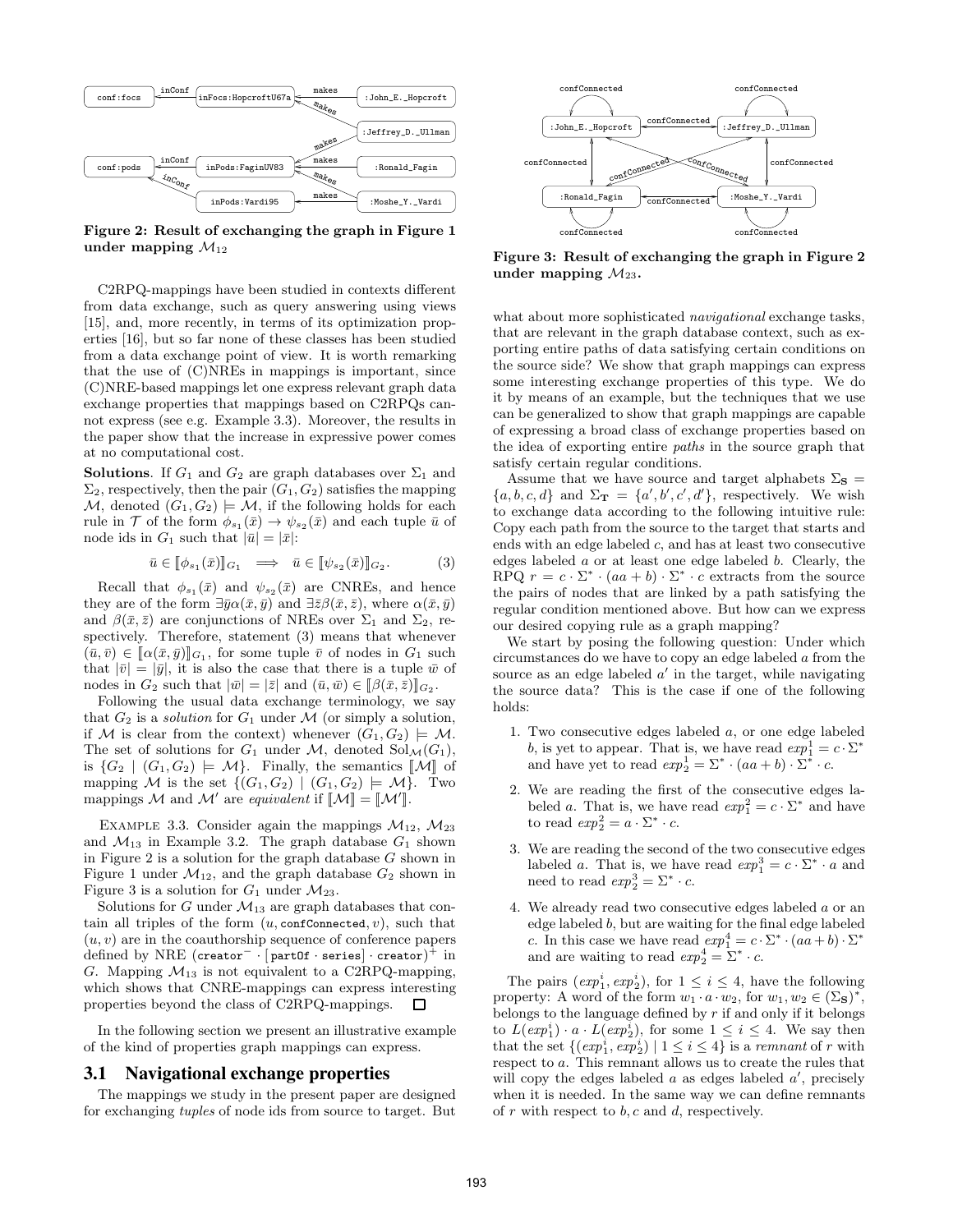Then the mapping that defines our desired copying rule consists of the rules:

$$
\exists z \exists w \big( (z, \ exp_1^i, x) \wedge (x, a, y) \wedge (y, \ exp_2^i, w) \big) \rightarrow (x, a', y),
$$

for  $1 \leq i \leq 4$ , together with similar rules for the remnants of b, c and d. The intuition behind this is clear, and follows from the explanation above.

Interestingly, we can express this mapping without using conjunctions in the left-hand side of rules, by taking advantage of the power of NREs. In order to define the rules we need the notion of inverse of an NRE exp, which is an NRE  $(exp)^{-1}$  such that for each graph database G and pair of node ids  $(u, v)$  in G it is the case that  $(u, v) \in \llbracket exp \rrbracket_G$  if and only if  $(v, u) \in [(exp)^{-1}]_G$ . It is easy to prove that the class of NREs is closed under inverse, and hence that  $(exp)^{-1}$  is well-defined. We can now express our mapping with rules:

$$
(x, [(exp_1^i)^{-1}] \cdot a \cdot [exp_2^i], y) \to (x, a', y),
$$
 for  $1 \le i \le 4$ ,

together with similar rules for the remnants of  $b$ ,  $c$  and  $d$ . Notice that allowing NREs in mappings is crucial for expressing this kind of rules without conjunction, as we do when studying more restricted classes of mappings in the rest of the paper.

#### 4. GRAPH DATA EXCHANGE

Data exchange is one of the main applications of schema mappings [22, 27, 8, 3]. In this section we study graph data exchange under the mappings we defined in the previous section, that is, we use graph mappings for specifying how to translate graph data from a source into a target schema. More precisely, assume we have a mapping  $M$  from a source alphabet  $\Sigma$ <sub>S</sub> to a target alphabet  $\Sigma$ <sub>T</sub>, and a source graph database  $G_{\mathbf{S}}$ . The data exchange problem consists in computing a target graph database  $G_T$  that is a solution for  $G_S$ under  $M$  (i.e.  $G_T \in Sol_{\mathcal{M}}(G_S)$ ).

#### 4.1 Universal representatives

Given the semantics of mappings, we know that there are infinitely many solutions for a given graph database  $G_{\mathbf{S}}$ . This phenomenon also occurs in relational and XML data exchange [22, 5]. Thus, in data exchange one usually wants to compute a "universal representative" [22, 3, 6], which is (in very broad terms) a finite representation of the set of all solutions. In this section we show how a universal representative can be computed for each source graph database and mapping. This universal representative will turn out to be crucial also for answering queries in graph data exchange.

As it is customary in data exchange, we use databases with "incomplete" information as universal representatives [22, 3]. In particular, in order to represent the set of solutions under a graph mapping, we need graph databases that combine missing information both at the data level (missing node ids) and at the structural level (missing the precise relationship between nodes). Objects that combine these two types of incompleteness are called graph patterns [10]. Next we define the patterns used in our context.

Assume  $N$  is a countably infinite set of *labeled null values*. A graph pattern  $\pi$  over a finite alphabet  $\Sigma$  is a pair  $(N, D)$ , where  $N$  is a finite set of node ids and null values (that is,  $N \subseteq V \cup N$ , and  $D \subseteq N \times \text{NRE}(\Sigma) \times N$ , where  $\text{NRE}(\Sigma)$ denotes the set of all NREs over  $\Sigma$ . That is, a graph pattern is essentially a graph database whose edges are labeled by

NREs (which represents the idea that the precise relationship between the terminal nodes of an edge labeled by an NRE has been lost), and that admits some node ids to be missing and replaced by unknown (null) values.

As usual, we define the semantics of graph patterns in terms of homomorphisms. Let  $\pi = (N, D)$  be a graph pattern over  $\Sigma$ . A *homomorphism* from  $\pi$  into the graph database  $G = (V, E)$  is a mapping  $h : N \to V$  such that: (i) h is the identity over  $N \cap V$  (i.e. over the node ids mentioned in N), and (ii) for each edge  $(u, exp, v) \in D$   $(u, v \in N$ ,  $exp \in \text{NRE}(\Sigma)$ , it is the case that  $(h(u), h(v)) \in \llbracket exp \rrbracket_G$ . Whenever there is a homomorphism from  $\pi$  to G, we write  $\pi \to G$ . The set of all graph databases represented by  $\pi$ over Σ, denoted by Rep<sub>Σ</sub>(π), is defined as Rep<sub>Σ</sub>(π) = {G | G is a graph database over  $\Sigma$ , and  $\pi \to G$ . If  $\Sigma$  is clear from the context we simply write  $\text{Rep}(\pi)$ .

We are now ready to formalize the notion of a universal representative for graph data exchange.

DEFINITION 4.1 (UNIVERSAL REPRESENTATIVE). Let  $\mathcal M$  $= (\Sigma_{\mathbf{S}}, \Sigma_{\mathbf{T}}, \mathcal{T})$  be a mapping and  $G_{\mathbf{S}}$  a graph database over  $\Sigma$ s. A graph pattern  $\pi$ **T** is a universal representative of  $G$ **s** under M, if  $\text{Sol}_\mathcal{M}(G_{\mathbf{S}}) = \text{Rep}_{\Sigma_{\mathbf{T}}}(\pi_{\mathbf{T}}).$ 

Example 4.2. [Example 3.3 cont.] The graph database  $G_1$  shown in Figure 2 is a a universal representative of the graph database G shown in Figure 1 under  $\mathcal{M}_{12}$ . The graph database  $G_2$  shown in Figure 3 is a universal representative of  $G_1$  under  $M_{23}$ .  $\Box$ 

Universal representative computation. The standard techniques for constructing universal representatives in relational data exchange are based on the chase [22]. Those techniques can be adapted in a very simple way to design a procedure that constructs universal representatives also in the graph database context. Such procedure works in polynomial space (and, thus, in single exponential time) when the input consists of a mapping and a source graph database (that is, in combined complexity). It works in nondeterministic logarithmic space (and, thus, in polynomial time) when the mapping is fixed and the input consists of the source graph database only (thus, in data complexity).

PROPOSITION 4.3. There is a procedure that, given a mapping  $\mathcal{M} = (\Sigma_{\mathbf{S}}, \Sigma_{\mathbf{T}}, \mathcal{T})$  and a graph database  $G_{\mathbf{S}}$  over  $\Sigma_{\mathbf{S}}$ , computes a graph pattern  $\pi_{\mathbf{T}}$  that is a universal representative of  $G_{\mathbf{S}}$  under  $\mathcal M$  in PSPACE. The procedure works in  $NLOGSPACE$  if the mapping  $M$  is assumed to be fixed.

Traditional data exchange analysis has been carried out in terms of data complexity (save for a few exceptions [28, 4]). But as we mentioned in the Introduction, this analysis is no longer appropriate for graph data exchange, due to the vast volumes of data stored by graph data applications. For instance, it is not difficult to construct a family of mappings  $\mathcal{M}_n$  and source graph databases  $G_n$  of size  $O(n)$ , such that any universal representative of  $G_n$  under  $\mathcal{M}_n$  is of size comparable to  $|G_n|^{|\mathcal{M}_n|}$ . Computing this representative is prohibitively expensive for big source databases, even for small mappings. Furthermore, the problem remains computationally hard in combined complexity even when this exponential blowup can be avoided. Recall that  $\mathbf{FP}^{\mathbf{NP}[\log]}$  is the class of functions that can be computed in polynomial time using a logarithmic number of calls to an NP oracle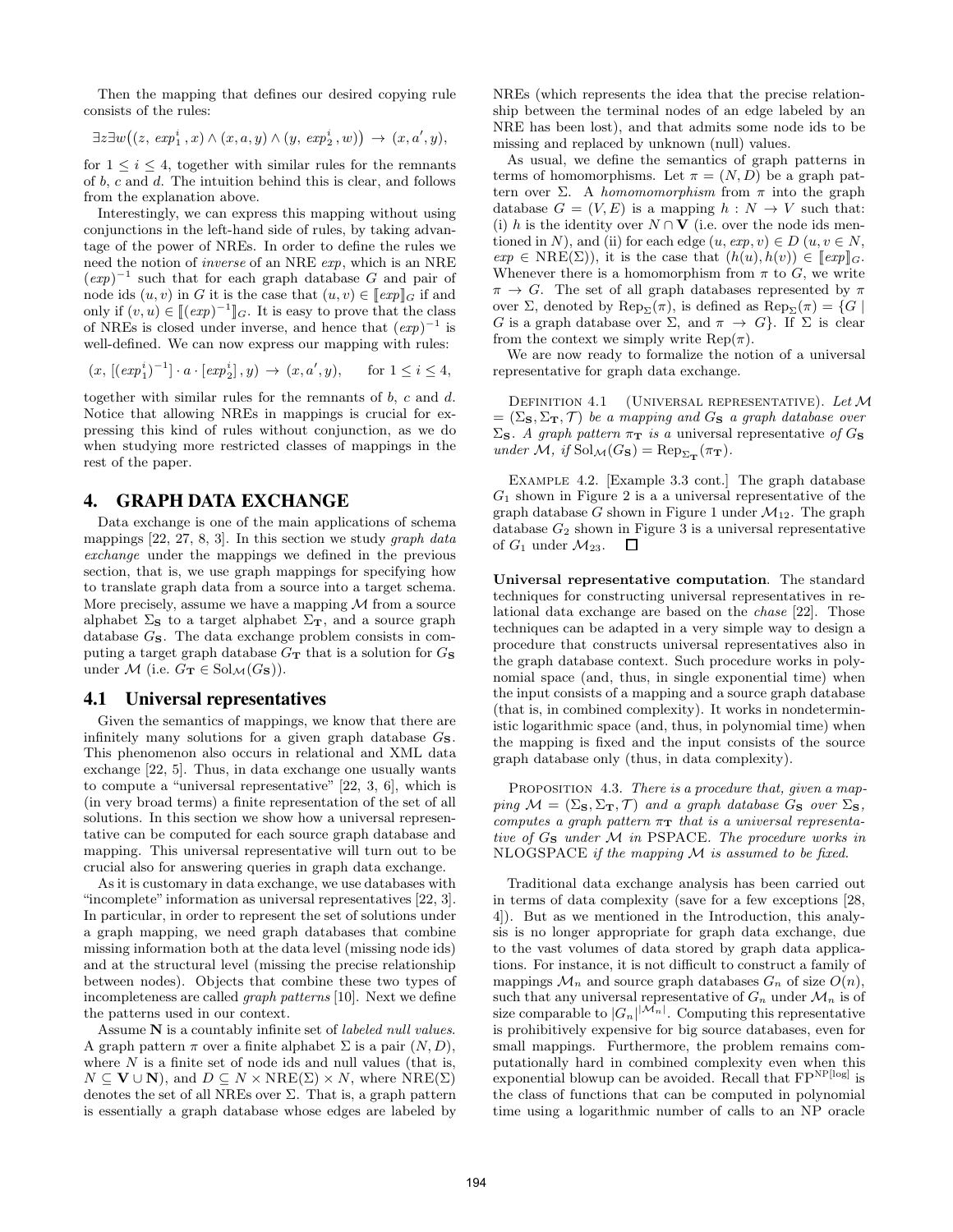[29]. The proof of the following theorem is by a reduction from the CHROMATIC NUMBER problem.

PROPOSITION 4.4. The problem of computing a universal representative for a graph database  $G_{\mathbf{S}}$  under a mapping  $\mathcal{M} = (\Sigma_{\mathbf{S}}, \Sigma_{\mathbf{T}}, \mathcal{T})$  is  $\text{FP}^{\text{NP[log]}}$ -hard, even if restricted to inputs  $G_{\mathbf{S}}$  and  $M$  such that there is a universal representative of Gs under M of size  $p(|G_{S}|)$ , for a fixed polynomial p.

It is thus crucial for the development of graph data exchange tools that aim to be applicable, to identify relevant classes of mappings that allow for efficient universal representative computation in combined complexity. We deal with this important issue in Section 5. Those results are also used in Section 6 to achieve efficient query answering in graph data exchange.

#### 4.2 Query Answering

One of the main tasks in data exchange is answering queries posed over the target schema. In data exchange one is typically interested in computing the certain answers of queries [22, 5, 3]. Intuitively, these are the answers that hold regardless of the solution one chooses to materialize. In formal terms, given a mapping  $\mathcal{M} = (\Sigma_{\mathbf{S}}, \Sigma_{\mathbf{T}}, \mathcal{T})$ , a graph database  $G_{\mathbf{S}}$  over  $\Sigma_{\mathbf{S}}$ , and a query Q over  $\Sigma_{\mathbf{T}}$ , we define the certain answers of  $Q$  with respect to  $G_{\mathbf{S}}$  under  $M$ , denoted by CERTAIN $\mathcal{M}(Q, G_{\mathbf{S}})$ , as the set  $\bigcap \{ \llbracket Q \rrbracket_{G_{\mathbf{T}}} \mid G_{\mathbf{T}} \in \text{Sol}_{\mathcal{M}}(G_{\mathbf{S}}) \},$ where  $\llbracket Q \rrbracket_{G_{\mathbf{T}}}$  denotes the evaluation of Q over  $G_{\mathbf{T}}$ . We are thus interested in the following problem:

| Problem:<br>Input: | <b>CERTAINANSWERS</b><br>Mapping M from $\Sigma$ <sub>S</sub> to $\Sigma$ <sub>T</sub> , graph                                                       |
|--------------------|------------------------------------------------------------------------------------------------------------------------------------------------------|
|                    | database $G_s$ over $\Sigma_s$ , <i>n</i> -ary query Q                                                                                               |
| Question:          | over $\Sigma_{\mathbf{T}}$ , and <i>n</i> -ary tuple $\bar{v} \in \mathbf{V}^n$ .<br>Is $\bar{v} \in \text{CERTAIN}_{\mathcal{M}}(Q, \bar{G}_{S})$ ? |

Notice that the source graph database, the mapping and the query are part of the input, and thus, we are considering the combined complexity of the problem.

The next theorem shows that the problem of computing certain answers in graph data exchange is inherently difficult, even for simple mappings and queries:

THEOREM 4.5.

- 1. CERTAINANSWERS is EXPSPACE-complete for queries defined by CNREs. It remains hard even for CRPQs over CRPQ-mappings.
- 2. CERTAINANSWERS is PSPACE-complete if restricted to queries given by RPQs over RPQ-mappings.

The lower bound of the first part of Theorem 4.5 follows from complexity results on the containment of CRPQs [13]. The second part can be easily obtained from the fact that containment of regular expressions is PSPACE-complete. The upper bound of the first part is a new result. It shows that allowing mappings to be defined in terms of CNREs, instead of C2RPQs, increases the expressive power but not the computational cost of query answering.

From Theorem 4.5 we draw the conclusion that it is very important to identify relevant classes of mappings and queries that allow for efficient computation of certain answers in combined complexity. This is, as expected, aligned with the problem of efficient computation of universal representatives

in combined complexity, mentioned at the end of Section 4.1. We deal with this issue in Section 6.

Data complexity. Although data complexity is not the main object of study of the present paper, for the reasons we explained at the end of Section 4.1, studying the data complexity of query answering in graph data exchange is still an interesting problem. For the data complexity analysis of the problem of computing certain answers, we assume queries and mappings to be fixed. That is, given a mapping M from  $\Sigma$ s to  $\Sigma$ <sub>T</sub> and an *n*-ary query Q over  $\Sigma$ <sub>T</sub>, we study the problem:

| Problem:  | CERTAINANSWERS $(\mathcal{M}, Q)$                                  |
|-----------|--------------------------------------------------------------------|
| Input:    | Graph database $G_{S}$ over $\Sigma_{S}$ and n-                    |
|           | ary tuple $\bar{v} \in V^n$ .                                      |
| Question: | Is $\bar{v} \in \text{CERTAIN}_{\mathcal{M}}(Q, G_{\mathbf{S}})$ ? |

It can be proved that the data complexity of the certain answers problem is intractable, even for very restricted mappings and queries, and that the use of NREs in mappings and queries does not increase the data complexity of the problem:

THEOREM 4.6.

- 1. CERTAINANSWERS  $(M, Q)$  is in CONP, for every mapping  $\mathcal{M} = (\Sigma_{\mathbf{S}}, \Sigma_{\mathbf{T}}, \mathcal{T})$  and CNRE Q over  $\Sigma_{\mathbf{T}}$ .
- 2. There is an RPQ-mapping M from  $\Sigma$ s to  $\Sigma$ <sub>T</sub> and an  $RPQQ$  of the form w, for  $w \in (\Sigma_{\mathbf{T}})^{*}$ , such that the problem CERTAINANSWERS $(\mathcal{M}, Q)$  is CONP-complete.

The first part of the previous theorem extends known results on querying RPQs over patterns [10]. The second part of the theorem essentially tells us that computing certain answers of usual conjunctive queries over graph mappings is intractable in data complexity. In fact, it is easy to see that each RPQ of the form  $(x, w, y)$ , where w is a word, can be translated as a conjunctive query over the standard relational representation of graph databases. This fact shows a striking difference between relational and graph mappings. Indeed, it is well-known that for the former the problem of computing certain answers of conjunctive queries is tractable in data complexity [22].

It is thus still relevant finding tractable cases in data complexity of the problem of computing certain answers to queries over graph mappings. This is the problem we investigate in Section 8.

# 5. FEASIBLE UNIVERSAL REPRESENTA-TIVE COMPUTATION

The standard way of constructing a universal representative in data exchange is to evaluate the left-hand side of each rule against the source database, and then populate the target as defined by the right-hand side of the respective rules. Hence the most natural way of obtaining restricted classes of graph mappings, for which universal representatives can be computed in polynomial time, is by restricting the left-hand side of rules to queries that allow for efficient computation of its answer set (instead of CNREs, or even CRPQs, that are computationally expensive).

Formally, let  $C$  be a class of CNREs such that the problem of computing  $[Q(\bar{x})]_G$ , for a given query  $Q(\bar{x}) \in \mathcal{C}$  and a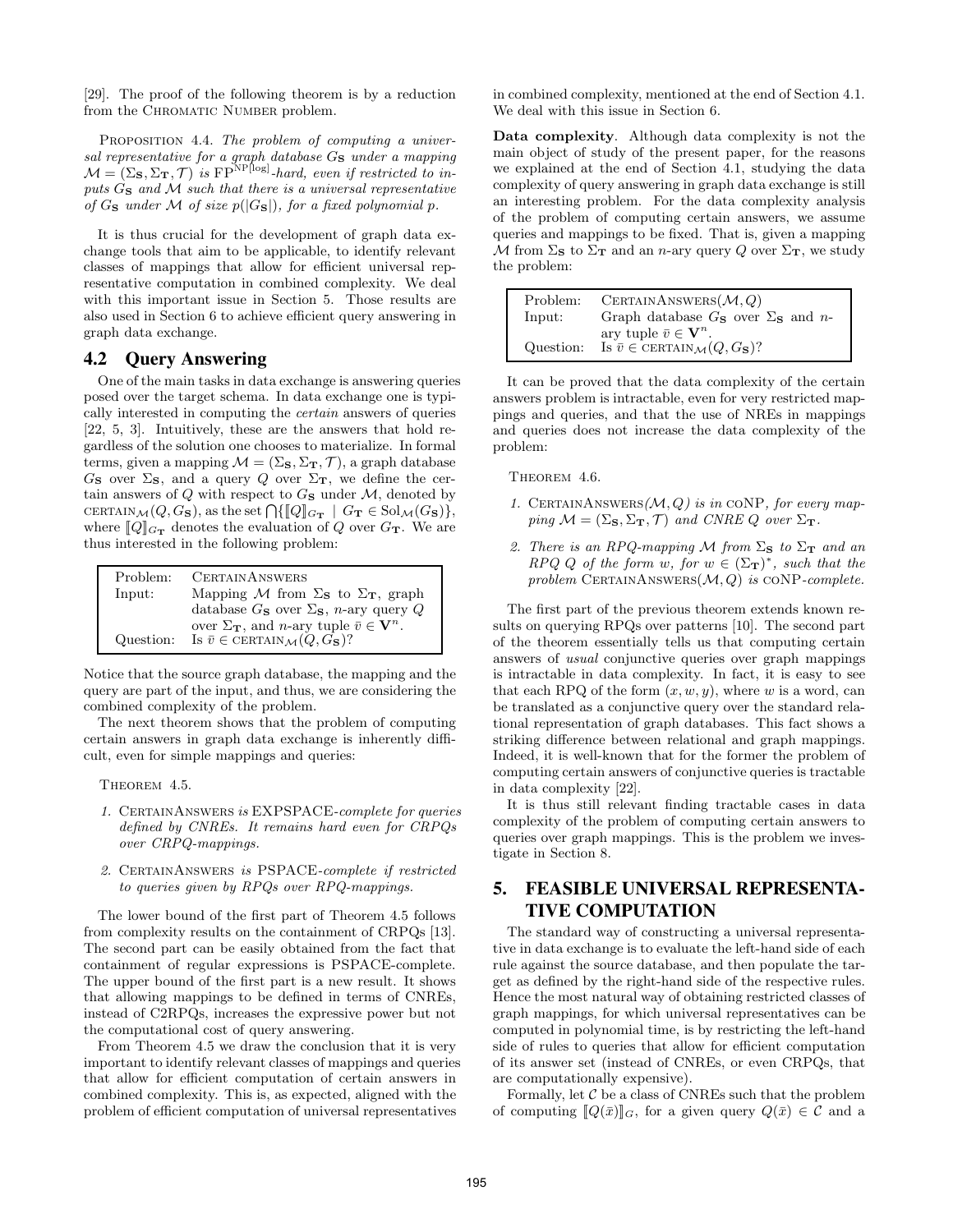graph database  $G$ , can be solved in polynomial time. Then there is a polynomial time procedure that, given a mapping  $M = (\Sigma_{\mathbf{S}}, \Sigma_{\mathbf{T}}, \mathcal{T})$ , in which each left-hand side of a rule in  $\mathcal T$  is a CNRE in  $\mathcal C$ , and a graph database  $G_S$  over  $\Sigma_S$ , computes a universal representative of  $G_{\mathbf{S}}$  under M.

There are several relevant classes  $\mathcal C$  of CNREs that satisfy the condition mentioned above (i.e. the set  $\llbracket Q \rrbracket_G$  can be computed in polynomial time, for each graph database G and query  $Q \in \mathcal{C}$ . These include, for instance, syntactic restrictions of CNREs, based on acyclicity [38], for queries of fixed arity.<sup>1</sup> They also include the class of NREs, as shown in Proposition 2.4.

In the rest of the paper, we focus on a particular class of mappings that satisfies the condition mentioned above and allows for a simple definition: The class of mappings such that the left-hand side of each rule is an NRE. We pinpoint the precise complexity of the problem of computing universal representatives for this class, and discuss about the expressiveness of the class for graph data exchange purposes. It is worth remarking that the other natural choice, restricting left-hand sides of rules to acyclic CNREs, yields essentially the same class of mappings (modulo a mild restriction on connectedness), and thus all of the results below hold for acyclic CNREs as well. This follows from recent results on the expressiveness of NREs versus CNREs [11].

#### 5.1 NRE-restricted Mappings

A mapping  $\mathcal{M} = (\Sigma_{\mathbf{S}}, \Sigma_{\mathbf{T}}, \mathcal{T})$  is NRE-restricted, if each rule in T is of the form  $(x, exp, y) \rightarrow \psi_t(x, y)$ , where  $exp$  is an NRE over  $\Sigma$ <sub>S</sub> and  $\psi_t(x, y)$  is a binary CNRE over  $\Sigma$ <sub>T</sub>.

EXAMPLE 5.1. Consider again the mappings  $\mathcal{M}_{12}$ ,  $\mathcal{M}_{23}$ and  $\mathcal{M}_{13}$  shown in Example 3.2. Both  $\mathcal{M}_{23}$  and  $\mathcal{M}_{13}$  are NRE-restricted mappings. On the other hand, the mapping  $M_{12}$  is not NRE-restricted. However, it can easily be shown that the NRE-restricted mapping  $\mathcal{M}'_{12}$ , defined by rules

$$
\begin{array}{lcl} (x,\, \mathtt{createor}^- \cdot [\mathtt{partOf} \cdot \mathtt{series} \,] \, ,y) & \rightarrow & (x,\mathtt{makes},y) \\ (y,\, [\, \mathtt{createor} \,] \cdot \mathtt{partOf} \cdot \mathtt{series} \, ,w) & \rightarrow & (y,\mathtt{inConf},w), \end{array}
$$

is equivalent to it.  $\Box$ 

It follows from the comments above that universal representatives for NRE-restricted mappings can be computed in polynomial time. The following theorem states the precise complexity of the problem:

THEOREM 5.2. There is a procedure that, given an NRErestricted mapping  $\mathcal{M} = (\Sigma_{\mathbf{S}}, \Sigma_{\mathbf{T}}, \mathcal{T})$  and a graph database  $G_{\mathbf{S}}$  over  $\Sigma_{\mathbf{S}}$ , computes a universal representative of  $G_{\mathbf{S}}$  under M in time  $O(|G_{\mathbf{S}}|^2 \cdot |\mathcal{M}|)$ .

Thus, by focusing on NRE-restricted mappings, we reduce the complexity of universal representative computation from  $|G_{\mathbf{S}}|^{O(|\mathcal{M}|)}$ , implicit in Proposition 4.3, to quadratic in the size of the source graph database. Moreover, we prove that this bound is tight.

PROPOSITION 5.3. There are families of NRE-restricted mappings  $\{\mathcal{M}_n = (\Sigma^n_S, \Sigma^n_T, \mathcal{T}_n)\}_{n \geq 1}$  and graph databases  ${G_{\mathbf{S}}^m}_{m \geq 1}$ , such that  $|\mathcal{M}_n|$  is  $O(n)$ ,  $|G_{\mathbf{S}}^m|$  is  $O(m)$ , and every universal representative of  $G^m_{\mathbf{S}}$  under  $\mathcal{M}_n$  is of size  $\Omega(m^2 \cdot n)$ .

Hence, this class allows for simple definition of efficient graph mappings. A natural question is whether the class also has good expressiveness properties, i.e. if it can express interesting graph data exchange mappings. Example 5.1 already suggests this. Notice, in addition, that the navigational exchange mapping presented in the example of Section 3.1 can be expressed by means of NRE-restricted rules, as shown at the end of the section, and hence NRE-restricted mappings allow to express complex navigational properties in graph data exchange.

# 6. FEASIBLE QUERY ANSWERING IN COMBINED COMPLEXITY

So far, we have achieved to identify an expressive class of mappings (the NRE-restricted mappings) that has good properties in terms of computation of universal representatives. Unfortunately, this class is still not suitable for query answering tasks since Theorem 4.6 tells us that the problem of computing certain answers is hard, even in data complexity, for RPQ queries over RPQ-mappings (and hence over NRE-restricted mappings). Thus, we need a further restriction on this class of mappings in order to obtain a good class for query answering purposes.

In the same way, we cannot expect to have efficient query evaluation algorithms if we allow the whole expressive power of CNREs, or even CRPQs, as a querying mechanism, since they are computationally hard in combined complexity. For this reason we focus solely on queries defined by NREs.

Rigid mappings. The class of mappings we consider restrict the right hand side of dependencies to be conjunctive queries, that is, it prohibits the use of disjunction and recursion in the right-hand side of rules, which are the major contributors to complexity of query answering (in fact, we show in Proposition 6.3 below that lifting any of these restrictions leads to the intractability of the problem of computing certain answers).

Formally, a mapping  $\mathcal{M} = (\Sigma_{\mathbf{S}}, \Sigma_{\mathbf{T}}, \mathcal{T})$  is rigid if the rules in T are of the form  $\phi(\bar{x}) \to \exists \bar{z} \theta(\bar{x}, \bar{z})$ , for  $\phi(\bar{x})$  a CNRE over  $\Sigma$ **s** and  $\theta$  a conjunction of NREs of the form  $(z, exp', z')$ , where z and z' are variables in  $\bar{z} \cup \bar{x}$ , and  $exp'$  is an NRE over  $\Sigma_{\mathbf{T}}$  that makes use of neither disjunction (operator +) nor Kleene-star (operator ()∗). In this section we focus on rigid mappings that are also NRE-restricted.

EXAMPLE 6.1. The mappings  $\mathcal{M}_{12}$ ,  $\mathcal{M}_{23}$  and  $\mathcal{M}_{13}$  shown in Example 3.2 are all rigid, but only  $\mathcal{M}_{23}$  and  $\mathcal{M}_{13}$  are rigid and NRE-restricted.  $\Box$ and NRE-restricted.

The previous example shows that rigid NRE-restricted mappings are still capable of expressing interesting data exchange properties. Furthermore, the next theorem shows that these mappings are well-behaved in terms of combined complexity of query evaluation for NREs.

Theorem 6.2. Given a rigid and NRE-restricted mapping M from  $\Sigma$ s to  $\Sigma$ <sub>T</sub>, a source graph database  $G$ s and an NRE exp over  $\Sigma_T$ , CERTAINANSWERS can be solved in time  $O(|G_{\mathbf{S}}|^2 \cdot |\mathcal{M}| \cdot |exp|)$ .

To prove Theorem 6.2 we use the fact that for a rigid and NRE-restricted mapping  $M$ , the procedure in the proof of Theorem 5.2 can be modified to yield a universal representative in which each edge is labeled with a symbol a from the

<sup>&</sup>lt;sup>1</sup>Being precise, those restrictions have been defined for relational conjunctive queries, but the same complexity bounds apply for CNREs, if the structural restrictions are defined on the underlying undirected graphs of queries.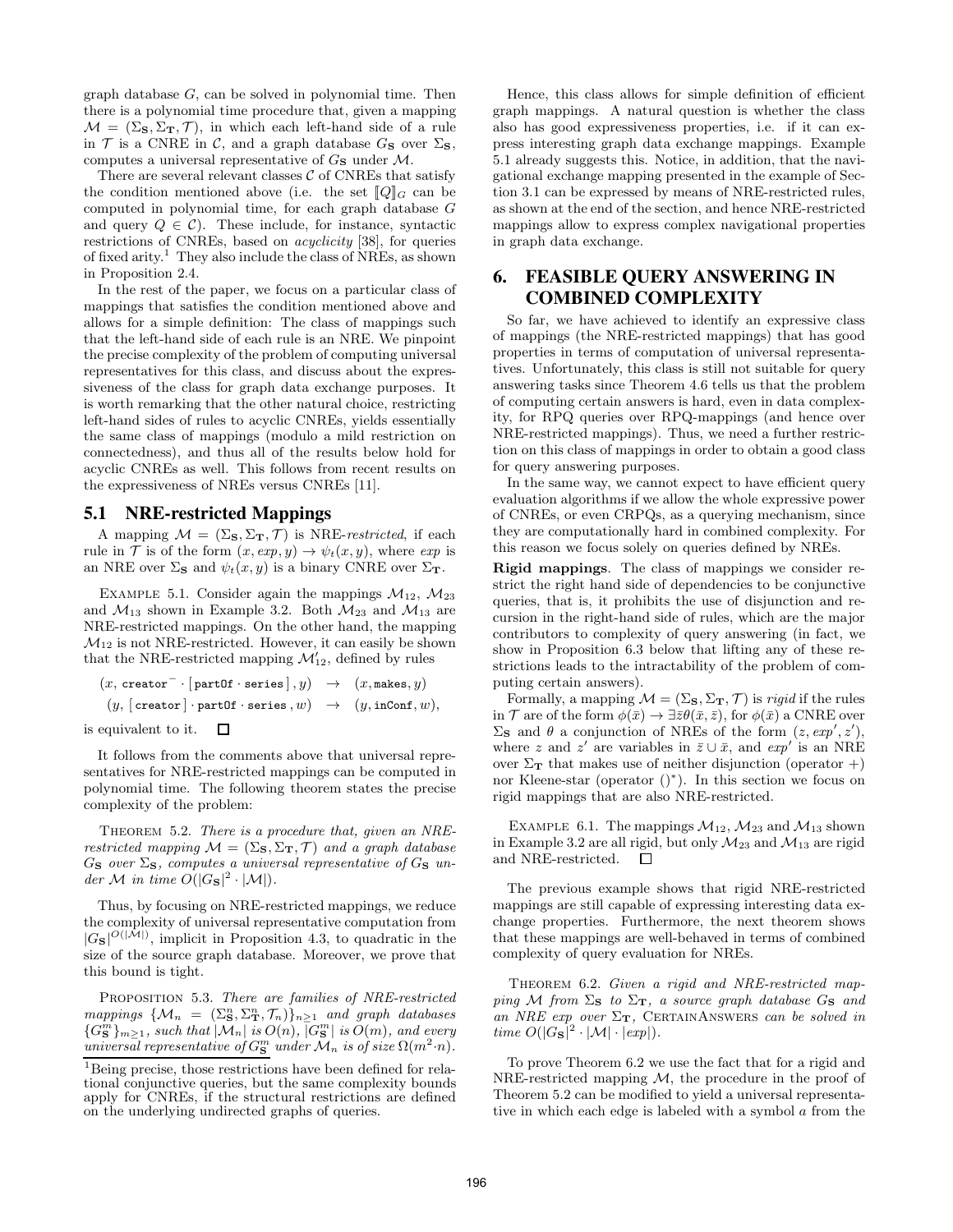alphabet  $\Sigma_T$ . We call such representatives *naïve*, since they can be represented as relational *naïve tables* [26]. One can prove that over these patterns query answering for NREs can be solved by a simple process called *naïve evaluation*, that poses the NRE *exp* directly over the naïve pattern, treating nulls as if they were constants and then discarding pairs with nulls in the answer.

We show next that the class of rigid and NRE-restricted mappings is optimal, as lifting any of the restrictions leads to intractability of the certain answers problem in combined complexity.

- PROPOSITION 6.3. 1. The problem CERTAINANSWERS is NP-hard, even if restricted to queries given by NREs over rigid mappings.
- 2. CERTAINANSWERS is CONP-hard, even if restricted to queries given by NREs over NRE-restricted mappings in which no rule uses disjunction (resp. NRE-restricted mappings in which no rule uses Kleene-star ∗).

GAV mappings. By further restricting the class of mappings, we can obtain even linear combined complexity, in the size of the database, for the problem of computing certain answers for NREs. Consider a mapping  $\mathcal{M} = (\Sigma_{\mathbf{S}}, \Sigma_{\mathbf{T}}, \mathcal{T})$ in which each rule in  $\mathcal T$  is of the form  $(x, exp, y) \rightarrow (x, a, y)$ , where  $exp$  is an NRE over  $\Sigma$ <sub>S</sub> and a is a symbol in  $\Sigma$ <sub>T</sub>. This class of mappings defines target symbols in terms of NRE views over the source, which resemble global-as-view (GAV) mappings as studied in relational databases [30]. For this reason we call mappings of the above form NRE-GAV (graph) mappings. Clearly, each NRE-GAV mapping is also rigid and NRE-restricted. The class of NRE-GAV mappings defines simple yet useful mappings, as shown by  $\mathcal{M}_{23}$  and  $\mathcal{M}_{13}$  in Example 3.2, and mapping  $\mathcal{M}'_{12}$  in Example 5.1, which are all NRE-GAV.

THEOREM 6.4. Given an NRE-GAV mapping  $\mathcal M$  from  $\Sigma_{\mathbf S}$ to  $\Sigma_{\mathbf{T}}$ , a graph database  $G_{\mathbf{S}}$  over  $\Sigma_{\mathbf{S}}$  and an NRE exp over  $\Sigma_{\rm T}$ , the problem CERTAINANSWERS can be solved in time  $O(|G_{\mathbf{S}}|\cdot|exp|\cdot|\mathcal{M}|).$ 

The lower bound proved in Proposition 5.3 also holds for NRE-GAV mappings, so one cannot use universal representative computation in order to obtain Theorem 6.4. Instead, the proof of Theorem 6.4 is based on query rewriting techniques, as explained in the following technical result.

Lemma 6.5. There is a procedure that, given an NRE-GAV mapping  $\mathcal{M} = (\Sigma_{\mathbf{S}}, \Sigma_{\mathbf{T}}, \mathcal{T})$ , and an NRE exp over  $\Sigma_{\mathbf{T}}$ , computes an NRE exp' over  $\Sigma_{\mathbf{S}}$ , in time  $O(|exp|\cdot|\mathcal{M}|)$ , such that CERTAIN $\mathcal{M}(exp, G_{\mathbf{S}}) = [exp']_{G_{\mathbf{S}}}$  for every source graph database GS.

Hence in order to evaluate the certain answers of an NRE exp over  $G_{\mathbf{S}}$  under the NRE-GAV mapping  $\mathcal{M}$ , we can perform the following algorithm: Compute from  $M$  and exp the NRE  $exp'$ . Then evaluate  $exp'$  over  $G_{\mathbf{S}}$  in time  $O(|G_{\mathbf{S}}| \cdot |exp'|)$  (as stated in Proposition 2.4), and thus in time  $O(|G_{\mathbf{S}}|\cdot |exp|\cdot |\mathcal{M}|).$ 

# 7. INTERLUDE ON COMPOSING GRAPH MAPPINGS

We have seen that the class of NRE-GAV mappings has good properties for query answering. In this section we take advantage of those properties, in particular the existence of source rewritings, and make a case for the usefulness of this language in a rather different scenario: when composing schema mappings. Composition has been identified as a fundamental process for several interoperability tasks [33, 12], and, as such, it has received considerable attention in relational and XML data exchange [31, 33, 23, 35, 7, 2]. On the other hand, the composition of schema mappings for graph databases has not yet been considered in the literature.

Given mappings  $\mathcal{M}_1$  and  $\mathcal{M}_2$ , the composition  $\mathcal{M}_1 \circ \mathcal{M}_2$ is a new mapping that, intuitively, has the same effect as the application of  $\mathcal{M}_1$  and  $\mathcal{M}_2$  one after the other. Formally, given mappings  $\mathcal{M}_1$  from  $\Sigma_1$  to  $\Sigma_2$ , and  $\mathcal{M}_2$  from  $\Sigma_2$  to  $\Sigma_3$ , the composition of  $\mathcal{M}_1$  and  $\mathcal{M}_2$  is the mapping from  $\Sigma_1$  to  $\Sigma_3$  defined by  $\llbracket \mathcal{M}_1 \rrbracket \circ \llbracket \mathcal{M}_2 \rrbracket = \{(G_1, G_3) \mid$ there exists  $G_2$  over  $\Sigma_2$  such that  $(G_1, G_2) \in [\![\mathcal{M}_1]\!]$  and  $(G_2, G_3) \in [\mathcal{M}_2]$  [33, 23].

One fundamental question in this context is definability of composition: given  $\mathcal{M}_1$  and  $\mathcal{M}_2$  defined in some mapping language, what is the language needed to specify the composition of both mappings? Of particular interest is the search for a mapping language  $\mathcal L$  that is *closed under composition*. This means that for any two mappings  $\mathcal{M}_1$  and  $\mathcal{M}_2$  specified in  $\mathcal{L}$ , the composition  $\llbracket \mathcal{M}_1 \rrbracket \circ \llbracket \mathcal{M}_2 \rrbracket$  can also be specified in  $\mathcal L$  (i.e. there is a mapping  $\mathcal M$  in  $\mathcal L$  such that  $\|\mathcal{M}\| = \|\mathcal{M}_1\| \circ \|\mathcal{M}_2\|$ . It has been shown that in the relational scenario the language of GAV mappings is closed under composition [23]. The next result shows that for NRE-GAV mappings we obtain a similar good behavior. The proof is based on the rewriting properties of NRE-GAV mappings that we stated in the previous section.

Theorem 7.1. The language of NRE-GAV mappings is closed under composition.

EXAMPLE 7.2. Consider again mappings  $\mathcal{M}_{12}$ ,  $\mathcal{M}_{23}$  and  $M_{13}$  in Example 3.2. Recall that  $M_{23}$  is the NRE-GAV mapping defined by the single rule:

 $\left(x, \left(\begin{smallmatrix} \texttt{makes} \cdot \texttt{makes} \end{smallmatrix}\right)^+, y\right) \quad \rightarrow \quad (x, \texttt{confConnected}, y).$ 

Also, we know from Example 5.1 that  $\mathcal{M}_{12}$  is equivalent to the NRE-GAV mapping  $\mathcal{M}'_{12}$  defined by rules:

 $(x, \text{ creator}^- \cdot [\text{partOf} \cdot \text{series}], y) \rightarrow (x, \text{makes}, y)$  $(y, [\text{ creator}] \cdot \text{partOf} \cdot \text{series}, w) \rightarrow (y, \text{inConf}, w),$ 

It can be proved that the composition  $\|\mathcal{M}_{12}\| \circ \|\mathcal{M}_{23}\|$  is defined by NRE-GAV mapping  $\mathcal{M}_{13}$  from  $\Sigma_1$  to  $\Sigma_3$ . Recall that this mapping consists of the single rule:

$$
\begin{aligned}[x,\bigl(\texttt{createor}^-\cdot[\texttt{partOf}\cdot\texttt{series}]\cdot\texttt{createor}\bigr)^+,y\bigr) \\ \to(x,\texttt{confConnected},y).\end{aligned}
$$

As a proof of concept, if  $G$  is the graph database in Figure 1, and one exchanges the data in  $G$  by directly applying the rules in  $\mathcal{M}_{13}$ , then one obtains the graph database in Figure 3. This is exactly the same graph database that is obtained by first exchanging data from G by applying rules in  $\mathcal{M}_{12}$ , which yields the graph database  $G'$  in Figure 2, and then from  $G'$  by applying the rules in  $\mathcal{M}_{23}$ .  $\square$ then from  $G'$  by applying the rules in  $\mathcal{M}_{23}$ .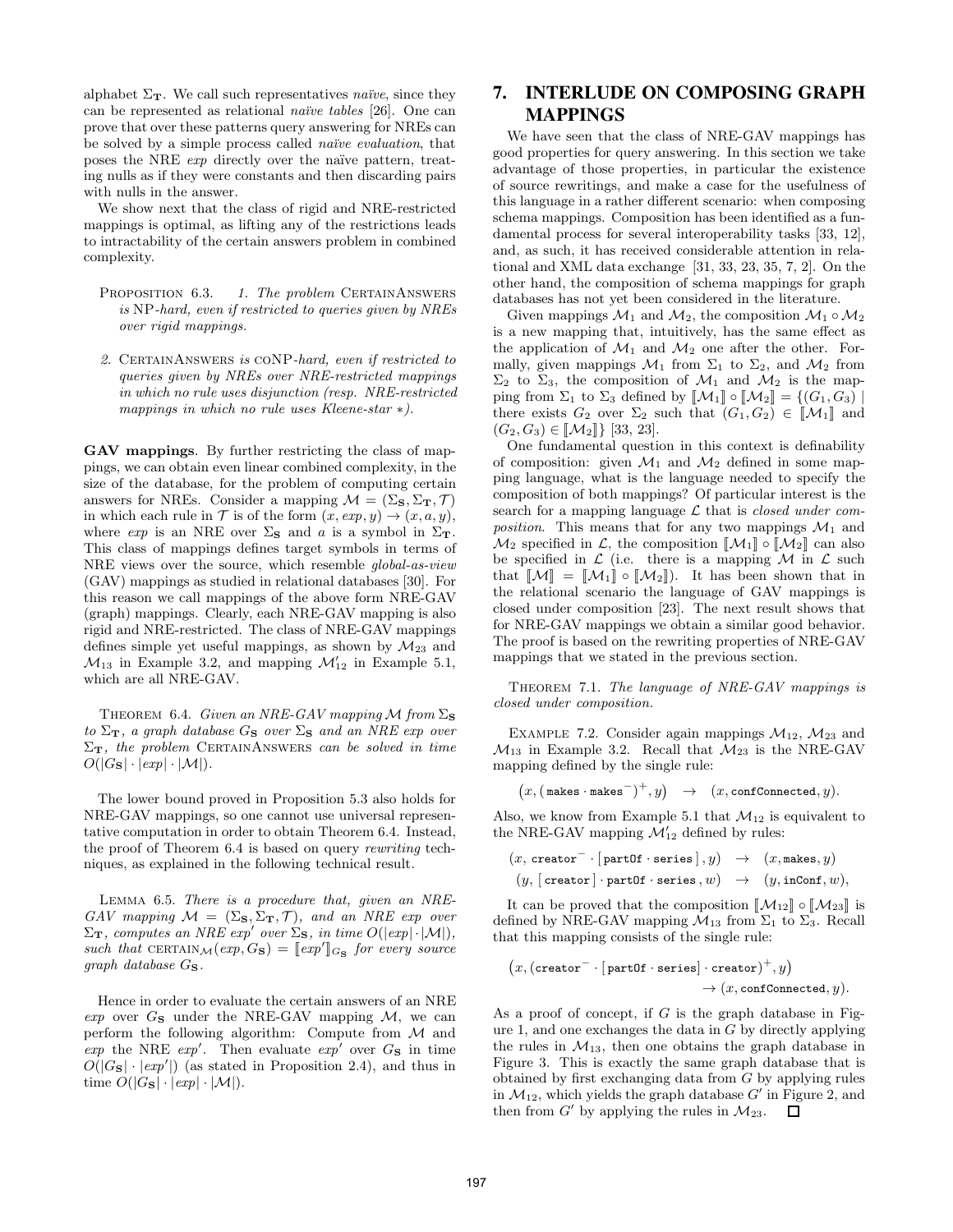The previous work on mappings for graph databases has focused on mappings defined by 2RPQs or C2RPQs [14, 15, 16]. Thus, it is natural to ask whether one can obtain a closure result, similar to Theorem 7.1, for mappings based on those languages. We show that this is not the case, when restricted to the GAV case, which is an advantage of NREmappings over the other ones seen in this paper. In what follows, we use the notion of  $\mathcal{L}$ -GAV mappings, where  $\mathcal L$  is class of C2RPQs, for the class of mappings specified by rules of the form  $\varphi(x, y) \to (x, a, y)$ , where  $\varphi(x, y)$  is a binary query in  $\mathcal L$  over the source and  $a$  is a symbol in the target.

We start with languages without conjunction, that is, 2RPQs and RPQs. The next proposition shows, in particular, that the nesting feature of NREs is necessary to obtain the closure result in Theorem 7.1.

PROPOSITION 7.3. There exist RPQ-GAV mappings  $\mathcal{M}_{12}$ from  $\Sigma_1$  to  $\Sigma_2$  and  $\mathcal{M}_{23}$  from  $\Sigma_2$  to  $\Sigma_3$ , such that the mapping  $M_{12} \circ M_{23}$  is not equivalent to a 2RPQ-GAV mapping.

One may also ask whether the use of conjunctions over 2RPQs or RPQs can lead to a closed mapping language. The following result shows that this is not the case.

PROPOSITION 7.4. There are CRPQ-GAV mappings  $\mathcal{M}_{12}$ from  $\Sigma_1$  to  $\Sigma_2$  and  $\mathcal{M}_{23}$  from  $\Sigma_2$  to  $\Sigma_3$ , such that the mapping  $M_{12} \circ M_{23}$  is not equivalent to a CNRE-GAV mapping.

As a final remark we note that the restriction to GAV mappings is crucial for obtaining the closure result in Theorem 7.1. In fact, it is not difficult to adapt results by Fagin et al. [23] to show that our graph mappings cannot express even the composition of two rigid RPQ-mappings.

# 8. FEASIBILITY QUERY ANSWERING IN DATA COMPLEXITY

In this section we study the data complexity of the problem of evaluating certain answers, that is, we study the problem CERTAINANSWERS $(\mathcal{M}, Q)$ , for a fixed mapping M from  $\Sigma$ s to  $\Sigma$ <sub>T</sub>, and a fixed *n*-ary query Q over  $\Sigma$ <sub>T</sub>. Recall that the input to this problem is a graph database  $G_{\mathbf{S}}$  and an n-ary tuple  $\bar{t}$ , and the question is whether  $\bar{t} \in$ CERTAIN $\mathcal{M}(Q, G_{\mathbf{S}})$ .

We presented in Section 6 a class of mappings (rigid NRErestricted mappings) and queries (NREs), that allow for efficient computation of certain answers in combined complexity. It is thus possible that a similar result in data complexity can be obtained for less restrictive scenarios. For instance, using essentially the same proof techniques as in the proof of Theorem 6.2, one can show that the data complexity of computing certain answers for the whole class of CNREs, under mappings that do not make use of union or recursion in the right-hand side of rules (i.e. rigid mappings, as introduced in Section 6), is polynomial.

PROPOSITION 8.1. Let M be a rigid mapping from  $\Sigma$ <sub>S</sub> to  $\Sigma_{\mathbf{T}}$  and Q a CNRE over  $\Sigma_{\mathbf{T}}$ . Then CERTAINANSWERS( $\mathcal{M}, Q$ ) can be solved in polynomial time.

This of course does not rule out the possibility of obtaining tractability results for more general mappings that make use of arbitrary NREs in the right-hand side of the rules. However, we know from Theorem 4.6 that the problem of computing certain answers is intractable already for

RPQ-mappings and RPQs given as words, which are nothing more than usual conjunctive queries over the relational representation of databases. This shows that there is a delicate trade-off between the expressive power of mappings and the complexity of query answering, and it appears that none of the restrictions considered so far in this paper will lead us to a new tractable fragment. Instead, we follow here a different approach, based on structural properties of universal representatives and queries, as described next.

Recall that in Section 4.1 we prove that for every mapping M from  $\Sigma$ <sub>S</sub> to  $\Sigma$ <sub>T</sub>, and graph database  $G$ <sub>S</sub> over  $\Sigma$ <sub>S</sub>, there exists a graph pattern  $\pi_{\mathbf{T}}$  such that  $Sol_{\mathcal{M}}(G_{\mathbf{S}}) = Rep_{\Sigma_{\mathbf{T}}}(\pi_{\mathbf{T}}).$ Moreover, this pattern  $\pi_{\mathbf{T}}$  can be computed in polynomial time. Thus, given an n-ary query Q over  $\Sigma_{\mathbf{T}}$ , and an n-ary tuple  $\bar{t}$ , checking if  $\bar{t} \in \text{CERTAIN}_\mathcal{M}(Q, G_{\mathbf{S}})$  is equivalent to checking whether  $\bar{t}$  belongs to the set:

$$
\Box Q(\pi_{\mathbf{T}}) = \bigcap \{ [\![Q]\!]_{G_{\mathbf{T}}} \mid G_{\mathbf{T}} \in \mathrm{Rep}_{\Sigma_{\mathbf{T}}}(\pi_{\mathbf{T}}) \}.
$$

This means that the complexity of computing certain answers is essentially located at the level of computing the set  $\Box Q(\pi_{\bf T})$ , for a graph pattern  $\pi_{\bf T}$ . For this reason, we concentrate our efforts in finding interesting tractable cases of this particular problem. More precisely, we present a class of patterns and queries that has the desired properties regarding the computation of  $\Box Q(\pi_{\mathbf{T}})$ , and discuss on the optimality and practical applicability of such class.

It is important to note that we focus solely on graph patterns  $\pi_T$  that do not use null values. This simplifies to a great extent the exposition of our results and, moreover, the study of patterns without null values is interesting in its own right: This class of patterns contains universal representatives for NRE-mappings and, more generally, for all mappings that have no existential quantification in the righthand side of rules. (In fact, for these mappings the procedure used in the proof of Proposition 4.3 always produces a universal representative  $\pi_{\mathbf{T}}$  with such characteristics).

#### 8.1 Structural restrictions

It follows from the lower bound in Theorem 4.6 that the problem of checking whether a tuple belongs to  $\Box Q(\pi)$  is intractable, in particular, CONP-hard, even if  $\pi$  is a graph pattern without null values. However, by staring at the proof, one observes that this intractability arises from some rather "unnatural" classes of patterns. This gives hope to the idea of finding "natural" classes of patterns with tractable query evaluation. In this section we propose a set of structural restrictions on graph patterns, and on the interaction between patterns and queries, that gives rise to a class with good properties for computing certain answers.

We concentrate from now on a particular class of queries: CRPQs in which each regular expression occurring in the query does not use the Kleene-star (that is, the regular language defined by this expression is finite). We say that a CRPQ satisfying this restriction is tame. The class of tame CRPQs is relevant as it contains, among others, all conjunctive queries over the standard relational representation of graph databases. Moreover, notice that the intractability result in Theorem 4.6 was actually proved for a tame RPQ (since the query in such theorem is a single word) over an RPQ-mapping, and thus tame CRPQs are intractable even over the class of patterns that do not use null values.

Our class of patterns is defined by two conditions that, when used together, yield tractability to the problem of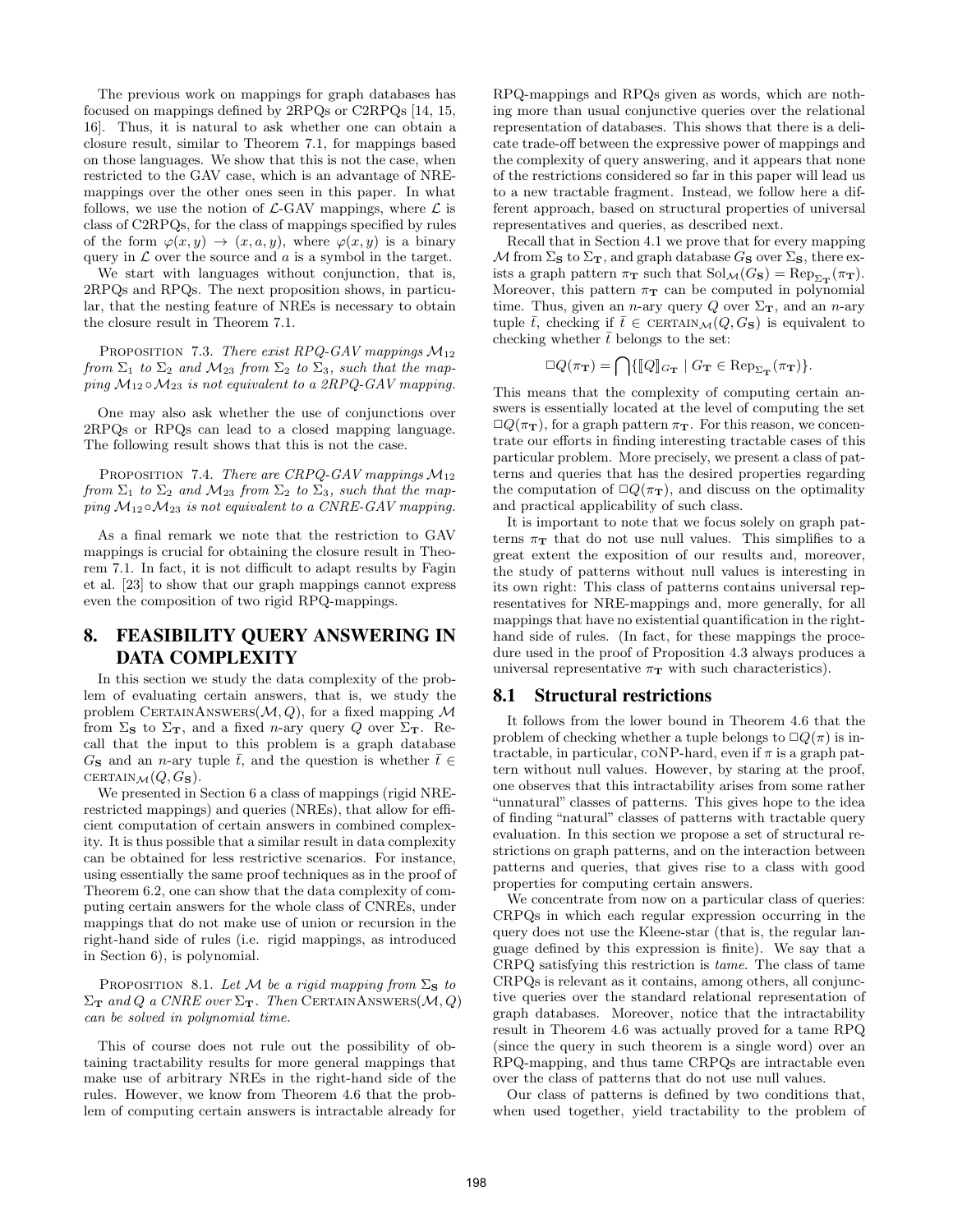computing certain answers of tame CRPQs over patterns without null values. As we later show, the obtained class of patterns is, in a precise sense, maximal for tractability. Our first condition is a very simple restriction on the structure of patterns.

(C1) We require the out-degree of nodes in patterns to be bounded by a constant.

The out-degree of a node u in pattern  $\pi$  is defined as the number of edges of the form  $(u, exp, u')$  in  $\pi$ . The outdegree of a pattern  $\pi$ , denoted by out $(\pi)$ , is the maximum out-degree of a node in  $\pi$ . Let us denote by  $\mathcal{OD}_{\leq d}$  the class of patterns  $\pi$  such that out $(\pi)$  is at most d. Considering bounded out-degree is a common assumption in the study of complex networks [32]. This assumption reflects the idea that while incoming edges are generated distributively by all agents in a network, the outgoing edges are generated locally by a single node, and therefore its number can be assumed to be small as compared to the size of the whole network. By using condition (C1) we obtain a first simple tractability result.

PROPOSITION 8.2. Let  $Q$  be a fixed tame CRP $Q$  without existentially quantified variables,  $\bar{t}$  a tuple of node ids, and  $d \geq 0$  a fixed value. There is an algorithm that given a pattern  $\pi$  in  $\mathcal{OD}_{\leq d}$  without null values, checks whether  $\bar{t} \in$  $\Box Q(\pi)$  in polynomial time.

As we later show, tractability for tame CRPQs in general cannot be obtained by just bounding the out-degree of patterns (see Theorem 8.6 (2)). Thus, we provide another restriction that together with (C1) defines a tractable case for tame CRPQs. Let us illustrate the intuition of this condition by means of an example.

EXAMPLE 8.3. Let n be odd, and define  $\pi_n$  as:



and consider the tame CRPQs  $Q = \exists x \exists y (x, aa + bb, y)$  and  $Q' = \exists x \exists y \ (x, (a+b)bc, y).$ 

Notice that the certain answers of Q and Q' over  $\pi_n$  are true. In order to show this for the case of  $Q$ , one needs to check over all possible combinations resulting of assigning label either a or b to each of the edges of the form  $(v_i, a +$  $b, v_{i+1}$ ). On the other hand, in the case of  $Q'$  it is sufficient to inspect the labels of the last 3 edges of  $\pi_n$ , and thus, we essentially have to check only two combinations.

The above example suggests that existential variables are problematic for query answering only when they can be witnessed by several nodes in the pattern, whereas queries in which the possible witnesses are limited should behave better. We formalize this intuition with our second condition, but first we need to introduce some terminology.

Let  $\pi = (N, D)$  be a pattern over  $\Sigma$  and  $Q$  a tame CRPQ over the same schema. Assume that  $\bar{x}$  is the tuple of free variables in  $Q$  and  $\bar{y}$  the tuple of variables that are existentially quantified in Q, and consider a function  $f : \bar{y} \to N \cup D$ , that is,  $f$  maps each existentially quantified variable of  $Q$  either to a node  $(N)$  or to an edge  $(D)$  in  $\pi$ . Given a tuple

 $\bar{t}$ , we say that f is *meaningful* for  $\pi$ , Q and  $\bar{t}$ , if there is a graph database  $G \in \text{Rep}_{\Sigma}(\pi)$  and a mapping  $\sigma$ , such that the following holds:

- 1. G is obtained from  $\pi$  by replacing each edge of the form  $e = (u, exp, v) \in D$  with a graph database  $G_e$ , of fresh node ids except for u and v, such that  $(u, v) \in [exp]_{G_e}$ ,
- 2.  $\sigma$  is a mapping from the variables of  $Q$  into the nodes of G, that witnesses  $\bar{t} \in [Q]_G$ , in particular,  $\sigma(\bar{x}) = \bar{t}$ ,
- 3. for each y in  $\bar{y}$  we have  $\sigma(y) = f(y)$  if  $f(y) \in N$ , or  $\sigma(y)$  is a node in  $\rho_{f(y)}$  if  $f(y) \in D$ . That is, if  $f(y)$ is the edge e of  $\pi$ , then  $\sigma$  maps y into a node in the graph database  $\rho_e$  that replaces e in G (and  $\sigma$  and f coincide for all variables that f sends to nodes of  $\pi$ ).

We denote by  $\text{mf}(Q, \pi, \overline{t})$  the number of meaningful functions for  $\pi$ , Q and  $\bar{t}$ . We need a final definition before stating our condition. Given a pattern  $\pi$ , the *complete graph induced* by  $\pi$ , denoted by  $\text{comp}(\pi)$ , is the graph database obtained from  $\pi$  by removing each *incomplete edge* of  $\pi$ , that is, each edge labeled with a regular expression that is syntactically distinct from a symbol in Σ. We are now ready to state our second structural condition, which depends on  $\pi$ , Q, and  $\bar{t}$ .

(C2) If  $\bar{t}$  does not belong to the evaluation of Q over  $\mathsf{comp}(\pi)$ , then the number of meaningful functions for  $\pi$ , Q and  $\bar{t}$ , is logarithmically bounded by the size of  $\pi$ .

From a practical point of view, we can understand this condition as follows. Assume that a query  $Q$  is not implied by the complete data of  $\pi$ . Then one can expect that the interaction between  $\pi$  and Q is rather sophisticated, and hence that Q should only have a small bound on the number of potential witnesses in a completion of the pattern. This is precisely what condition (C2) expresses, assuming such bound to be logarithmic, since meaningful functions essentially encode the potential witnesses of Q in a completion of the pattern.

Formally, given a tame CRPQ  $Q$ , a tuple  $\bar{t}$ , and a value  $k \geq 0$ , we denote by  $\mathcal{MF}_{\leq k}^{Q,\bar{t}}$  the class of patterns  $\pi$  for which either  $\bar{t} \in \llbracket Q \rrbracket_{\text{comp}(\pi)}$  or  $\text{mf}(Q, \pi, \bar{t}) \leq k \cdot \log(|\pi|)$ , where  $|\pi|$  is the size of  $\pi$  measured as its number of edges. The following lemma shows that membership in  $\mathcal{OD}_{\leq d} \cap \mathcal{MF}_{\leq k}^{Q,\bar{t}}$  can be efficiently checked.

LEMMA 8.4. Given a tame CRPQ Q, a tuple  $\bar{t}$  and values  $d, k \geq 0$ , checking if pattern  $\pi$  without null values belongs to  $\mathcal{OD}_{\leq d} \cap \mathcal{MF}^{Q,\bar{t}}_{\leq k}$  can be done in polynomial time w.r.t.  $|\pi|$ .

This finishes the presentation of properties (C1) and (C2). The following result shows that checking whether  $\bar{t} \in \Box Q(\pi)$ can be efficiently decided for patterns in  $\mathcal{OD}_{\leq d} \cap \mathcal{MF}_{\leq k}^{Q,\tilde{t}}$ .

THEOREM 8.5. Let Q be a fixed tame CRPQ, and  $\bar{t}$  a tuple of node ids. Moreover, let  $d, k \geq 0$  be fixed values. Then there is an algorithm that given a pattern  $\pi$  in  $\mathcal{OD}_{\leq d}$  ∩  $\mathcal{MF}_{\leq k}^{Q,\bar{t}}$  without null values, checks whether  $\bar{t} \in \Box Q(\pi)$  in polynomial time.

It is possible to prove that the two described classes of patterns are maximal with respect to tractability, as lifting either condition (C1) or (C2), raises the complexity. It can also be proved that the class of tame CRPQs is maximal to obtain tractability for patterns satisfying (C1) and (C2). All this is summarized in our last result.